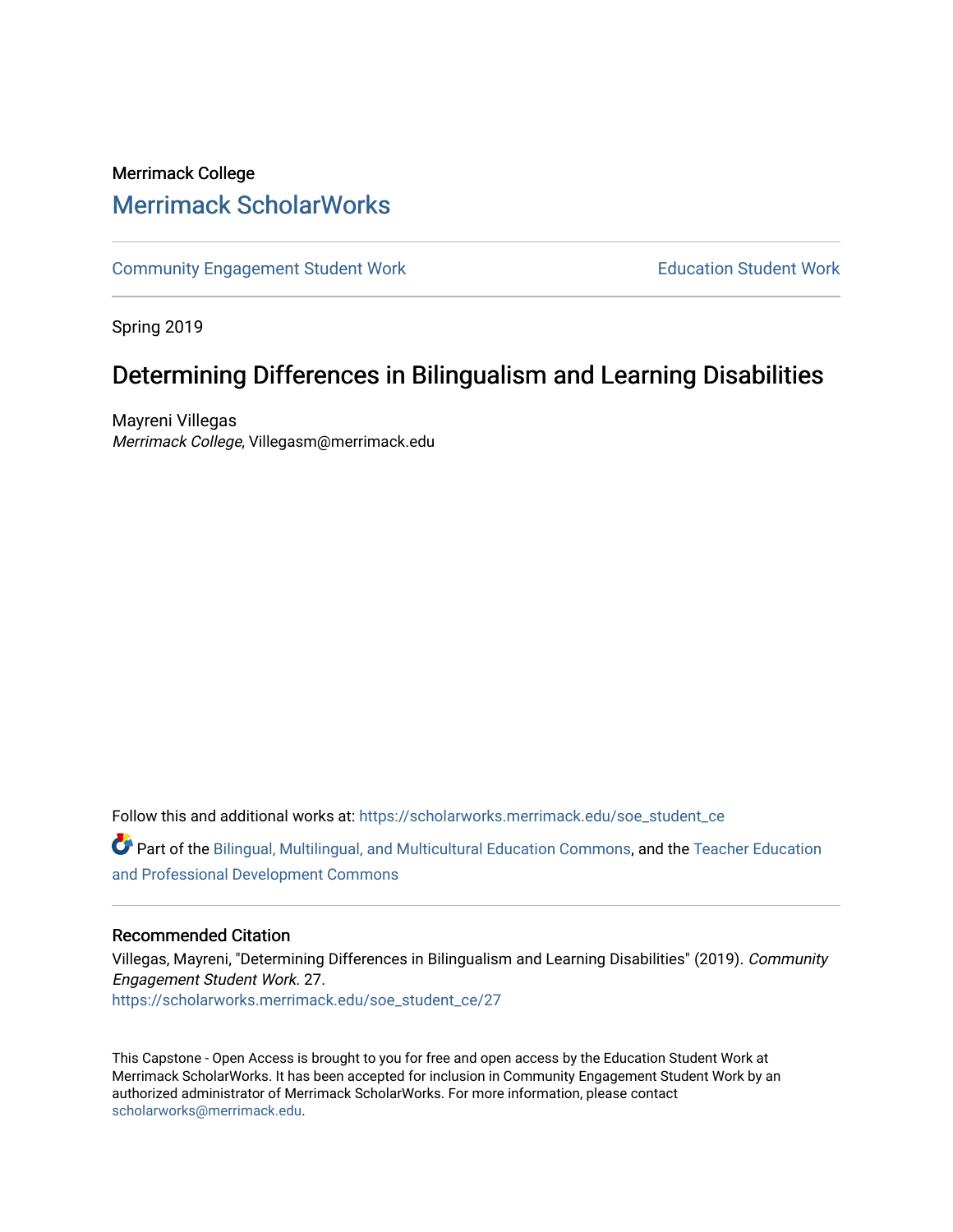# Running head: BILINGUALISM AND LEARNING DISABILITIES

# Determining Differences in Bilingualism and Learning Disabilities

Mayreni Villegas

Merrimack College

2019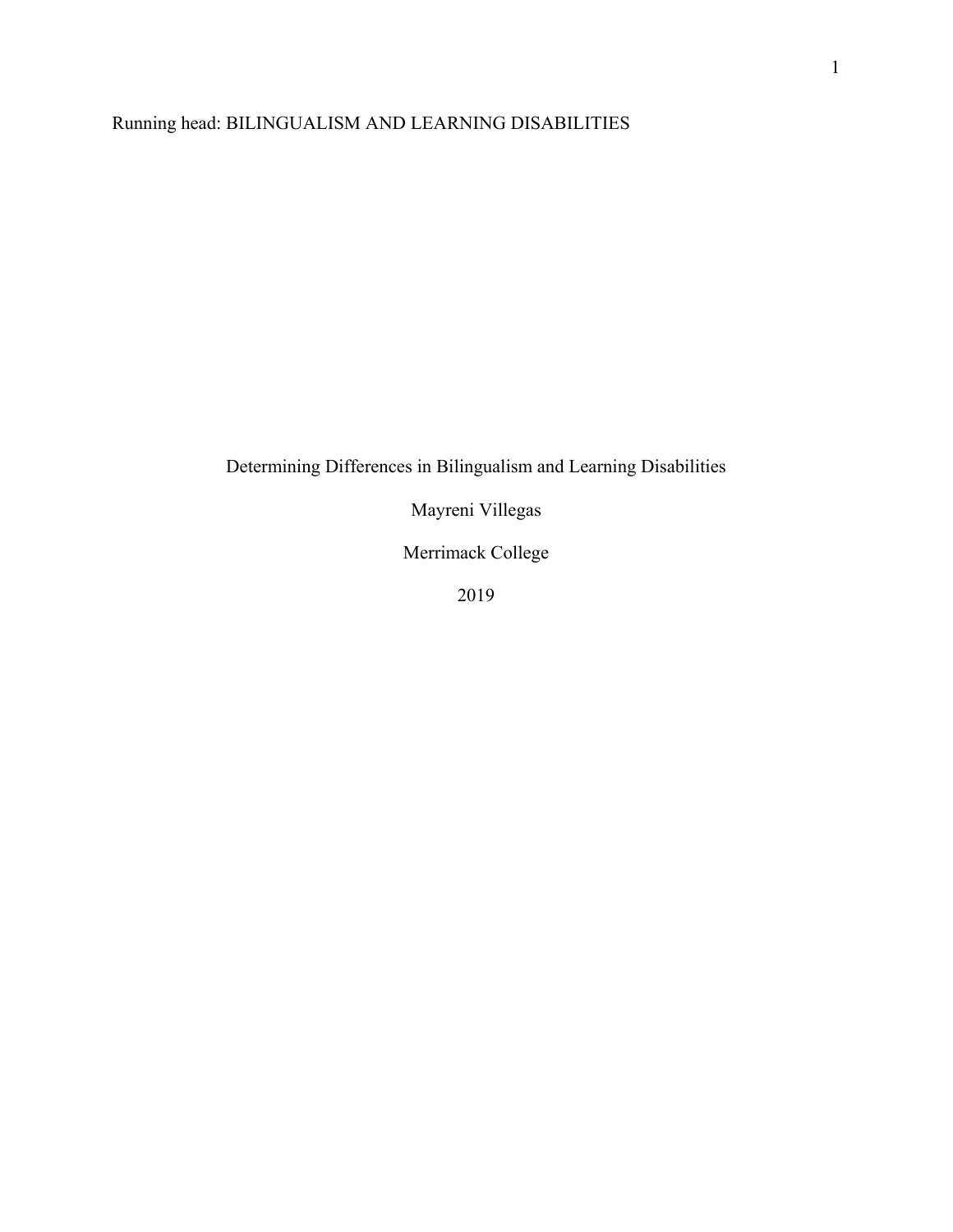# MERRIMACK COLLEGE

### CAPSTONE PAPER SIGNATURE PAGE

# CAPSTONE SUBMITTED IN PARTIAL FULFILLMENT OF THE REQUIREMENTS FOR THE DEGREE

### **MASTER OF EDUCATION**

 $I\!N$ 

# **COMMUNITY ENGAGEMENT**

CAPSTONE TITLE: Determining Differences in Bilingualism and Learning Disabilities

**AUTHOR:** Mayreni Villegas

THE CAPSTONE PAPER HAS BEEN ACCEPTED BY THE COMMUNITY ENGAGEMENT PROGRAM IN PARTIAL FULFILLMENT OF THE REQUIREMENTS FOR THE DEGREE OF MASTER OF EDUCATION IN COMMUNITY ENGAGEMENT.

Audrey Falk, Ed.D. DIRECTOR, COMMUNITY **ENGAGEMENT** 

Melissa Nemon, Ph.D.

**COURSE** 

audrey falk 5/10/19<br>SIGNATURE DATE DATE

**SIGNATURE** 

INSTRUCTOR, CAPSTONE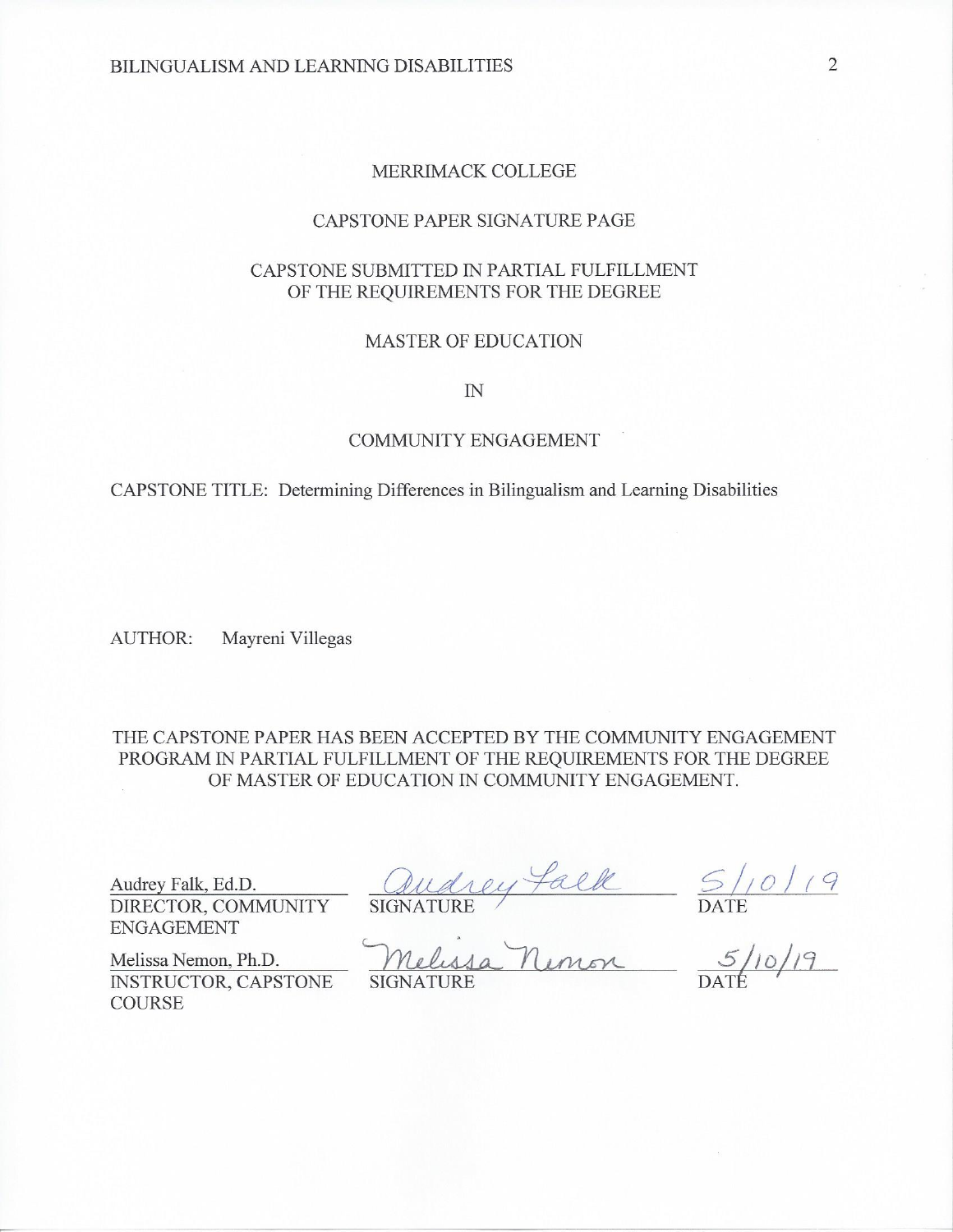### **Acknowledgements**

 I would first like to thank Dr. Rachel Aghara for sharing her expertise with everyone and for being a great support system throughout the planning of the workshop. To Merrimack College and MINTS, thank you for the partnership and their assistance throughout the workshop. To Dr. Melissa Nemon, I would like to express my deepest appreciation for your unfailing support through the last nine months, for your guidance and for being there whenever I needed some words of encouragement, lastly thank you for sharing your knowledge with me.

 Para Mami y Papi, gracias por todo su sacrificio para ayudarme a salir adelante, los amo. To my family, my friends, and those friends that have become family thank you all for your support and continuous encouragement throughout my years of study both in undergrad and grad school. To my CE Cohort and future colleagues, I am forever grateful for you all, in me you will forever have a friend.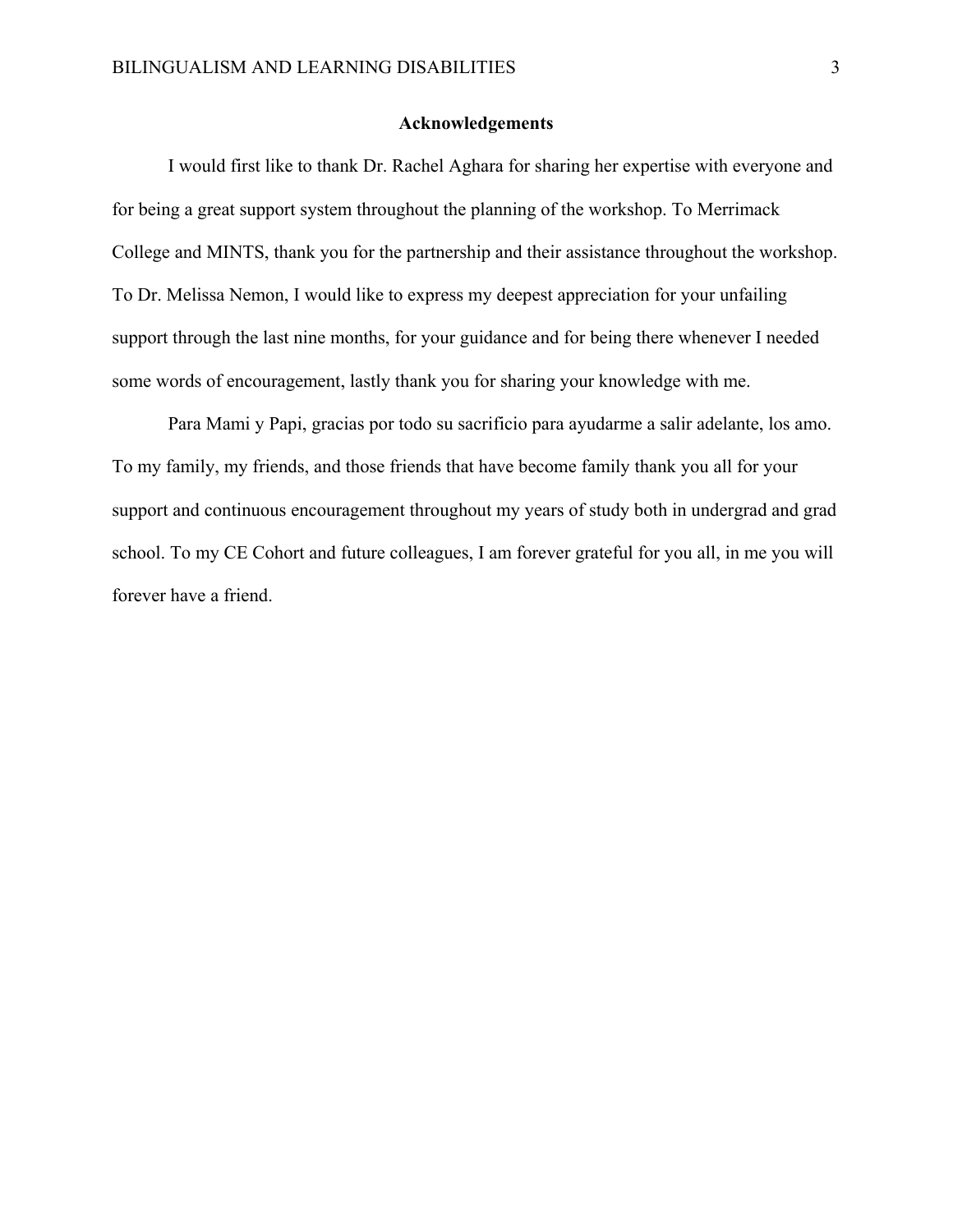### **Abstract**

In U.S. history, people who have any form of disabilities have been overlooked, hidden at home and other were sent away. Much like minorities who enter the US educational system and are often times placed in remedial classes or special education due to their language barrier. The over-representation of minorities in special education classes has sparked researchers' interest in determining if being multi-lingual can cause any form of learning disability. After much research, it has been concluded that being multi-lingual does not correlate with having learning disabilities however; which does not explain the over-representation of multi-lingual minorities in special education classes. The *Determining Differences in Bilingualism and Learning Disabilities* workshop aimed to educate new educators in the field to determine if the students in their classroom have a learning disability or a language barrier. With the minorities of this country soon becoming the majority, the timing for the workshop seemed appropriate. The results of the workshop confirmed that a workshop for educators in the field was an effective pathway to learning the differences in language barriers and learning disabilities.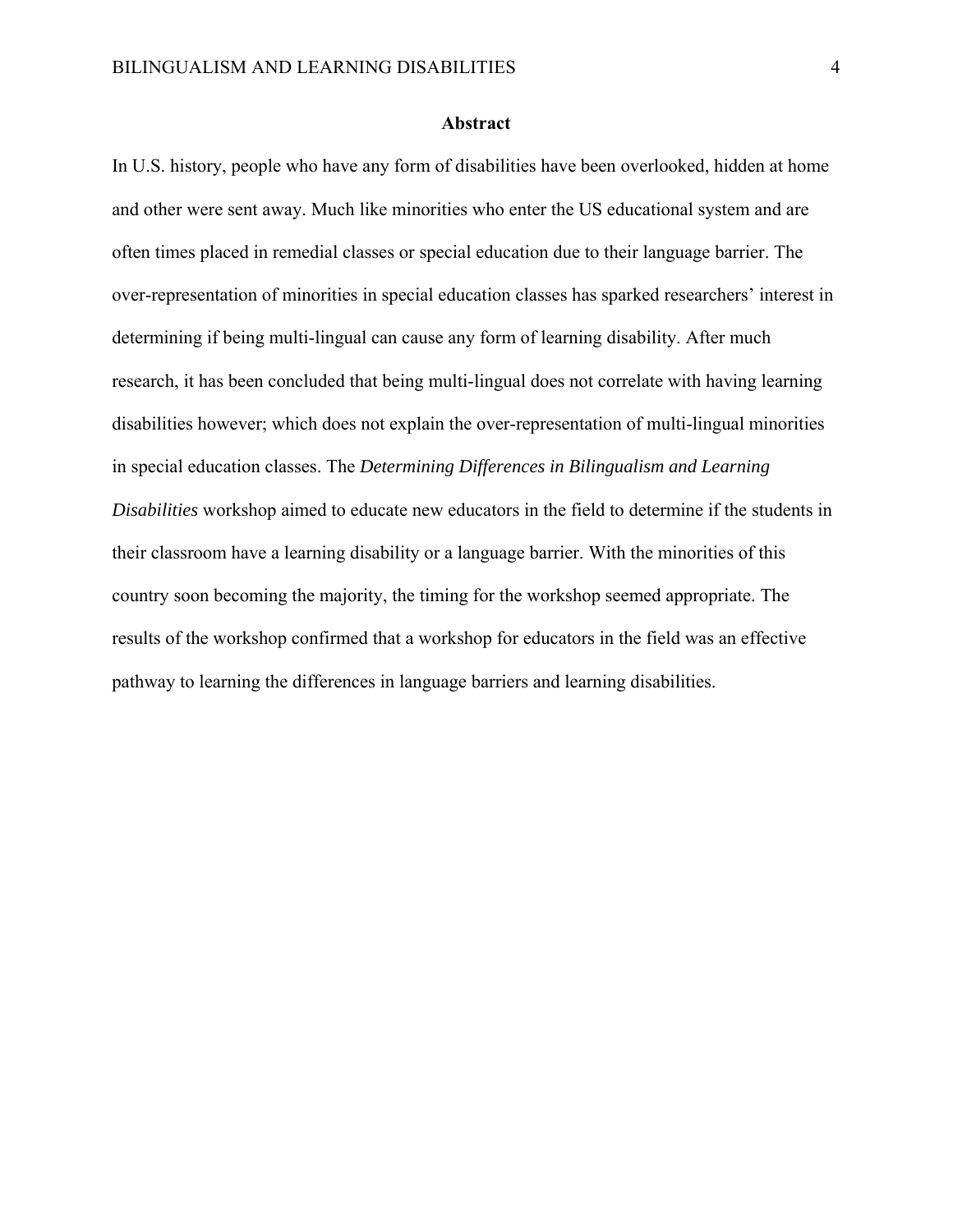# **Table of Contents**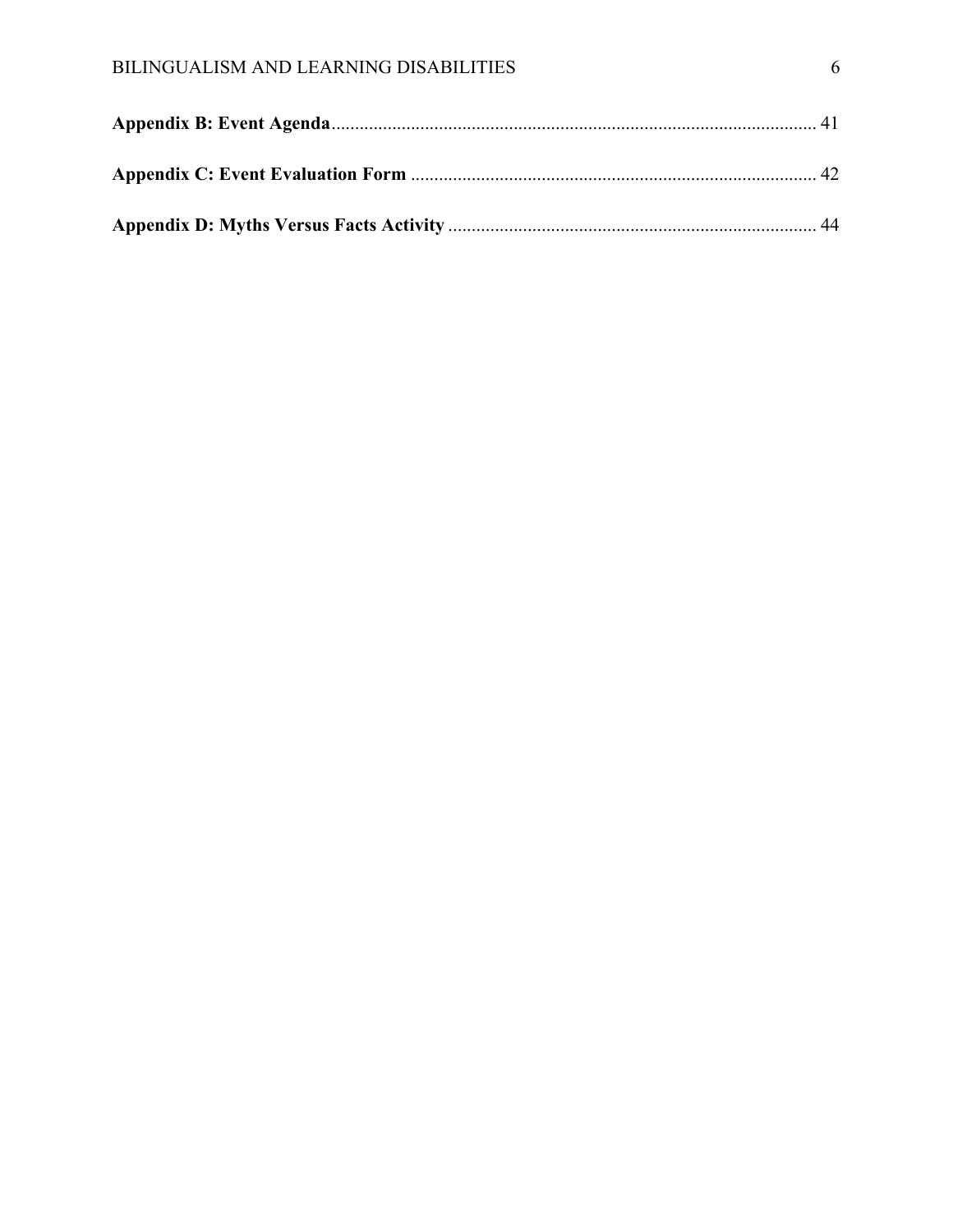# Determining Differences in Bilingualism and Learning Disabilities

 For the last half-century, psychologists, psychiatrists and researchers have looked into disabilities, what causes them, how to prevent them, and how to treat them. Yet an increasing numbers of immigrants arriving to the United States for the past few decades have changed the focus of researchers to determine if being multi-lingual plays a part in having learning disabilities and why multilingual minorities are overrepresented in the learning disabilities field. After much research, experts in the field have concluded that being multi-lingual does not correlate with having learning disabilities however; that does not explain the over-representation of multi-lingual minorities in special education classes.

 The lack of understanding, resources and accommodations leads to students' inappropriate diagnosis and feeling like they do not belong in school. A misdiagnosis can cause higher dropout rates, which contributes to the higher education achievement gap in minorities, making the issue a never-ending cycle. There needs to be more education and professional development for educators so are better equipped to teach their curriculum in ways that are more creative and provided assistance to the students in the classroom.

 The proposed project will offer an appropriate curriculum in collaboration with experts in the field of special education and speech pathology to host a full workshop for the Merrimack Institute of New Teacher Supports (MINTS) and leave it open to the community so anyone who is interested in learning about ways to help English Language Learners and students with diagnosed or suspected learning disabilities. The goal is to be able to educate professionals, and soon to be professionals, to identify when a child in the classroom may need a referral for learning disability assessment or when the student is facing a language barrier.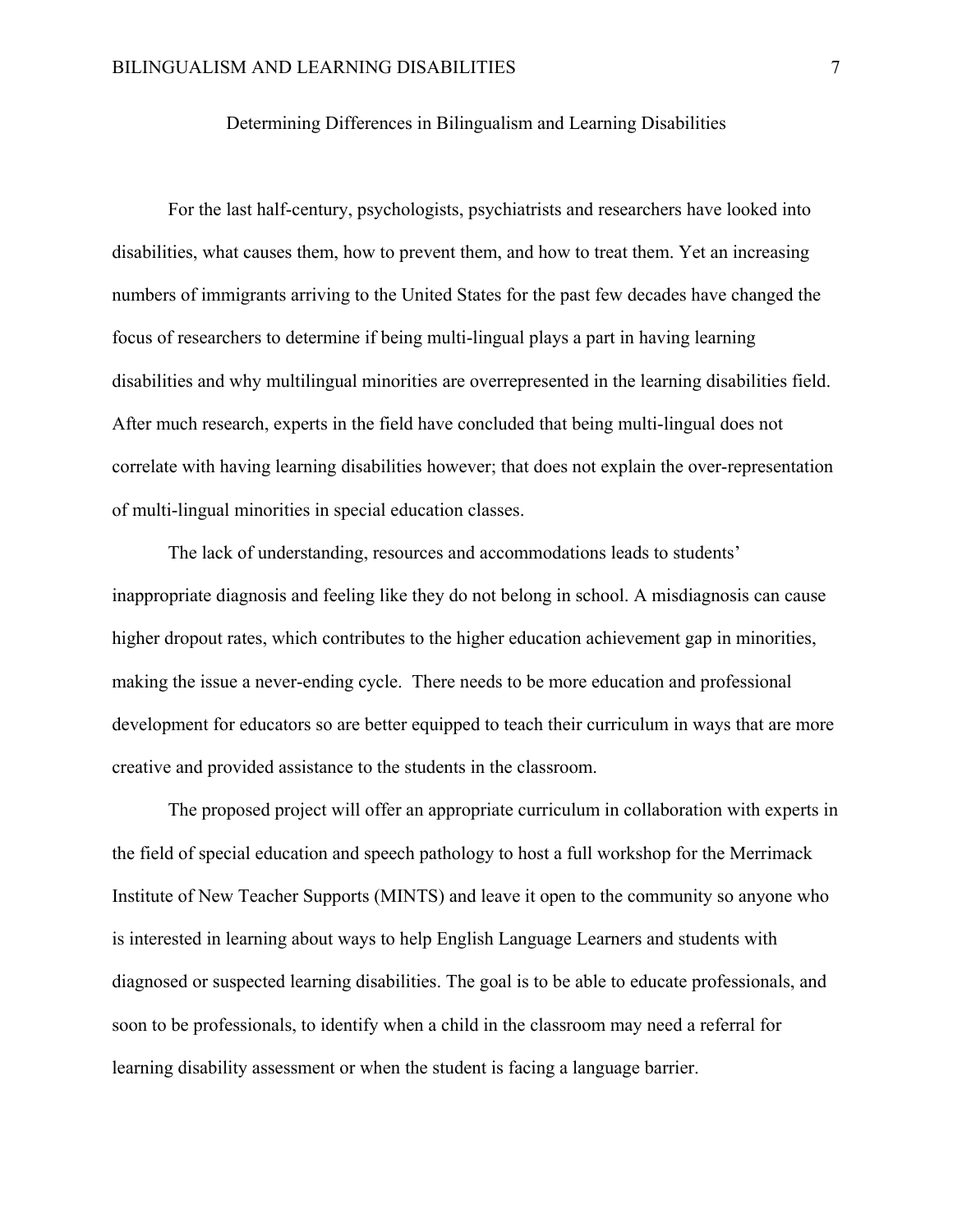### **Literature Review**

 Since the 1960's, the United States has been the number one immigrant destination following the 1965 Immigration and Naturalization Act (MPI, 2018). Housing one-fifth of the world's immigrant population, the United States has constantly battled in deciding if such a high number of immigrants are an asset or a burden not only on the country's economy and the educational system. According to the American Community Data (2018), the United States is home to over 43 million immigrants and whose first language is not English. For the purpose of this paper, English Language Learners (ELL) refers to anyone born in or out of the country and whose primary language is not English.

According to the National Center for Learning Disabilities, 1 in 5 children in the United States has a learning disability (National Center for Learning Disabilities) ranging from Dyslexia and ADHD that are less visual and harder to identify to others like Visual Perceptual or Non-Verbal, which are more easily identifiable. In the Individuals with Disabilities Education Act (IDEA), learning disabilities are described as a disorder in one or more of the basic psychological processes; which are composed of understanding or using language, verbal or written, resulting in the inability to think, speak, read, write, spell or do mathematical calculations. In this paper, students with a diagnosed Learning Disability (LD) will be anyone who fits into the description of LD's as defined by IDEA.

It is important to note that under IDEA's description of learning disabilities (LD's), students with difficulty in writing and reading in English become an easy target for a false disability diagnosis thus resulting in over representation of learning disabilities among ELL students (Meyen, 1989). The National Center for Learning Disabilities measures LDs as the biggest category of disabilities under the education law with a school dropout rate of 18.1%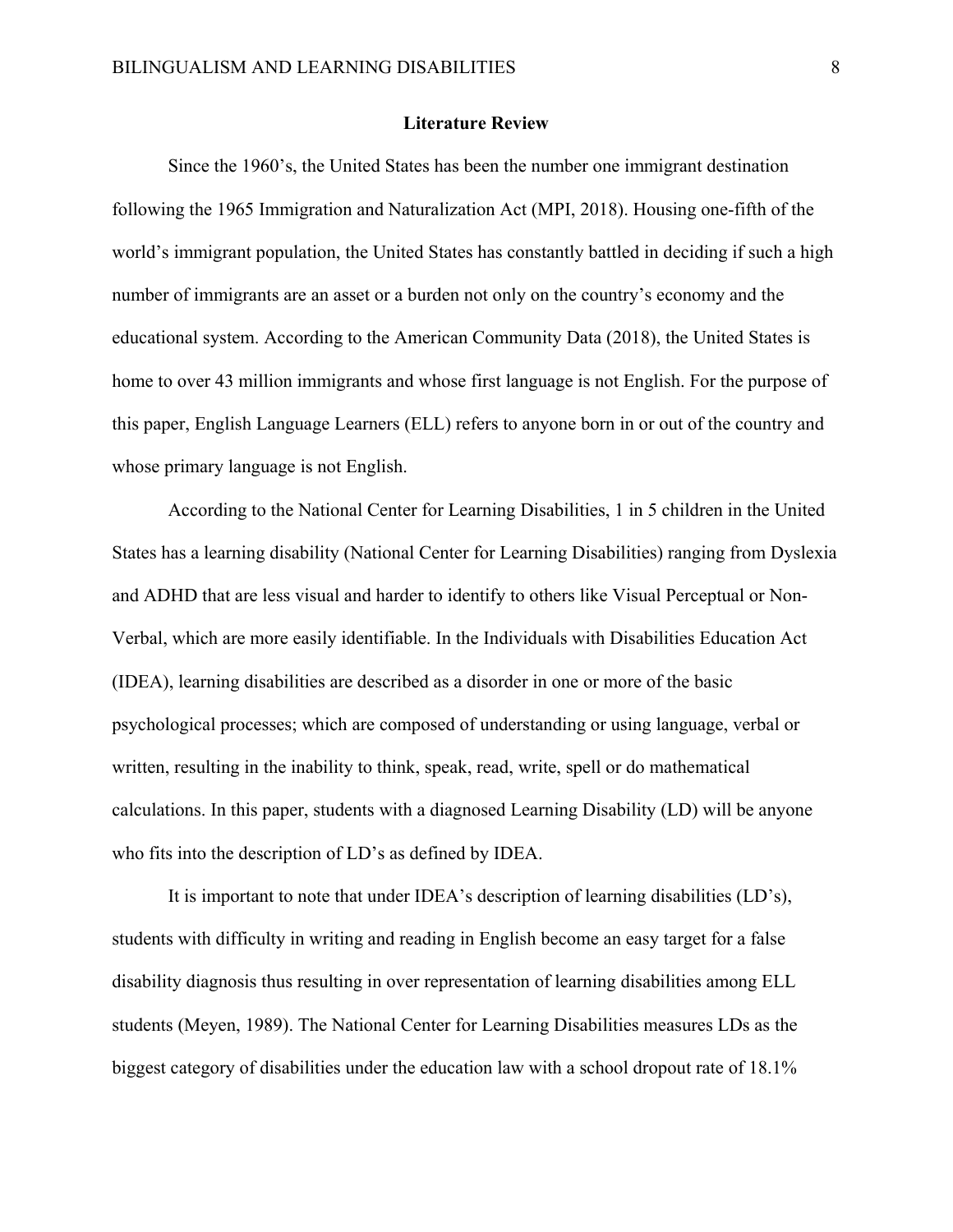compared to 6.5% of all other students (2018). The harmful link between LD's and ELL is an important detail when considering why Latinos and other minorities are not going to college, and those who are, are not graduating at the same rate as their Anglo peers.

## *Disabilities: U.S. Schools and Legislation for Education*

In 1963 concerned parents of adults with learning disabilities put together a conference in Chicago to educate the community on learning disabilities. In that same conference, the group reached a consensus that these types of disabilities needed their own category and that is when Samuel A. Kirk first used the term Learning Disabilities. As a result of the conference the Association for Children with Learning Disabilities ACDL (now the LDA) was formed.

Right around the Civil Rights Movement (1950s and 1960's) and *Brown V. Board of Education*, parents of children with disabilities and adults living with learning disabilities also went out to advocate for a fair and appropriate education for themselves and their children (Smith & Kozleski, 2005). While advocating for children with learning disabilities, researchers found that there were about 1.75 million children who were not receiving any form of education and another 3 million who were in school but weren't receiving the appropriate education for their learning ability. The Office of Special Education Programs also notes that in the early 1970's only 20% of children with disabilities were receiving an education at all (OSEP, 2000). Furthermore, in order for some of these children to be able to attend school, some parents were forced to bring their children to schools that were far out of their school district at their own expense as education for the disabled was seen as privilege, not a right (Huefner, 2000).

The Elementary and Secondary Education Act (ESEA) was passed in 1965. This was the first law that allowed the government to fund public education for schools and school districts that served communities with low socioeconomic status. The funds were allocated for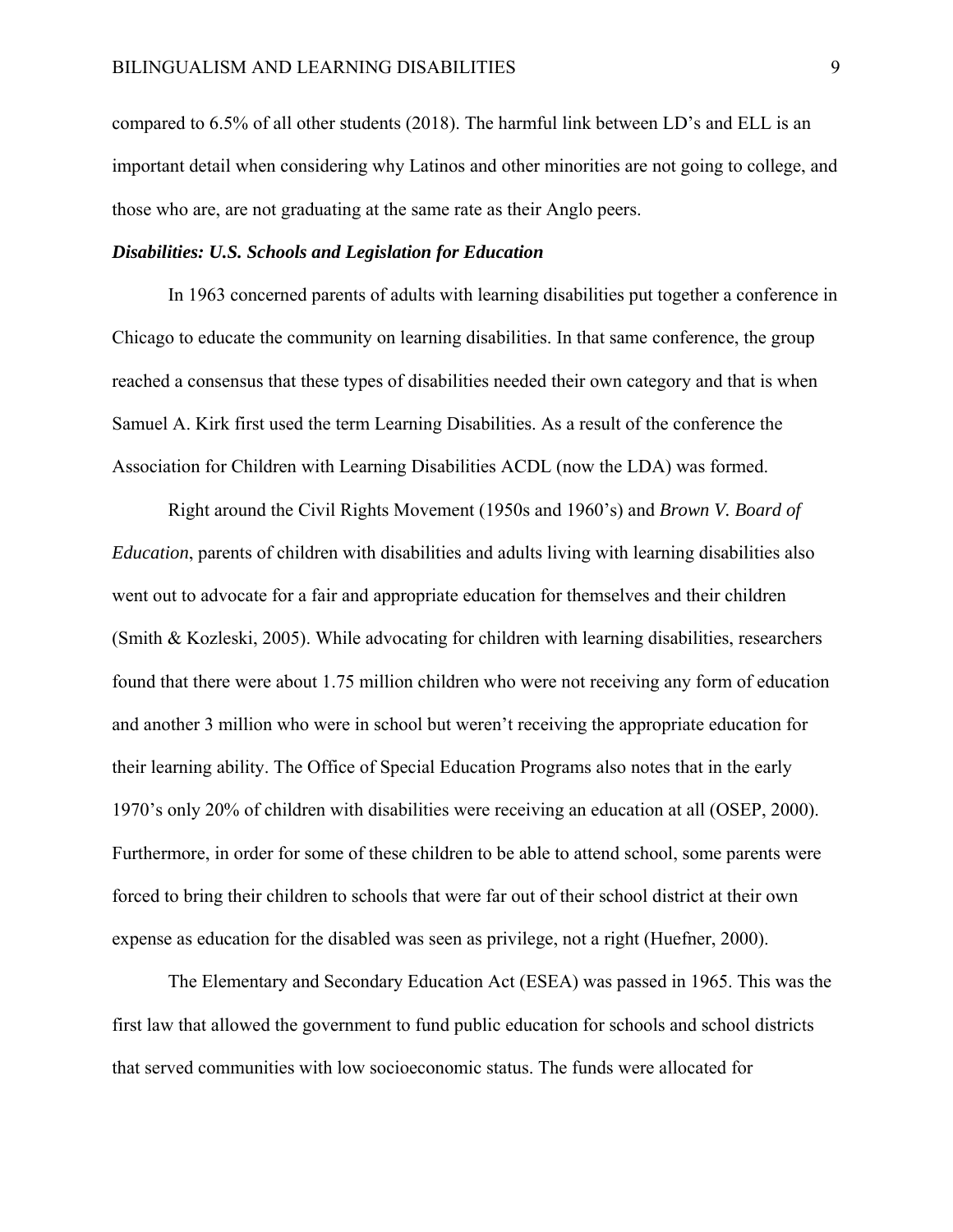professional development, resources, educational programs, instructional materials and encouragement of parent involvement (Katsiyannis, Yell & Bradley, 2001).

 A few years later, congress passed the Children with Specific Learning Disabilities Act with the Education for the Handicap of 1970 (EHA). This law broadened the amount of grants of the Elementary and Secondary Education Act. There were grants available to higher education institutions to develop programs to educate teachers about learning disabilities. In 1974, the law was amended to require all states that receive federal funds insure full educational opportunities for all students including students with disabilities. In 1975, the law was amended once again to Education for All Handicap Children Act (EAHCA) which provided federal funds to states that demonstrated they provided direct services to students with disabilities and furthermore that they received Free Appropriate Public Education (FAPE) (Huefner, 2000).

## *Rates of Learning Disabilities and English Language Learners in the U.S.*

LDs forms the largest category of student receiving special education in the United States public school system according to the National Center for Learning Disabilities report of 2014, however, the rate has steadily been dropping by almost 2% every year since 2002 (Cortiella & Horowitz, 2014). Even with numbers dropping, the National Center for Education Statistics, reported that 6.7 million students or 13% of all students in Public School received special education during the 2015-16 school year (NCES, 2018). In an article in the Journal of Child and Family Studies, it was noted that although the rate of students receiving special education is dropping, the rank of representation for all racial and ethnic groups has stayed the same for learning disabilities. (Zhan, Katsiyannis, Ju & Roberts, 2014)

Unlike LD's, the rate of ELL students in the United States public education system is steadily rising. In a 2018 report, The National Center for Education Statistics reported a one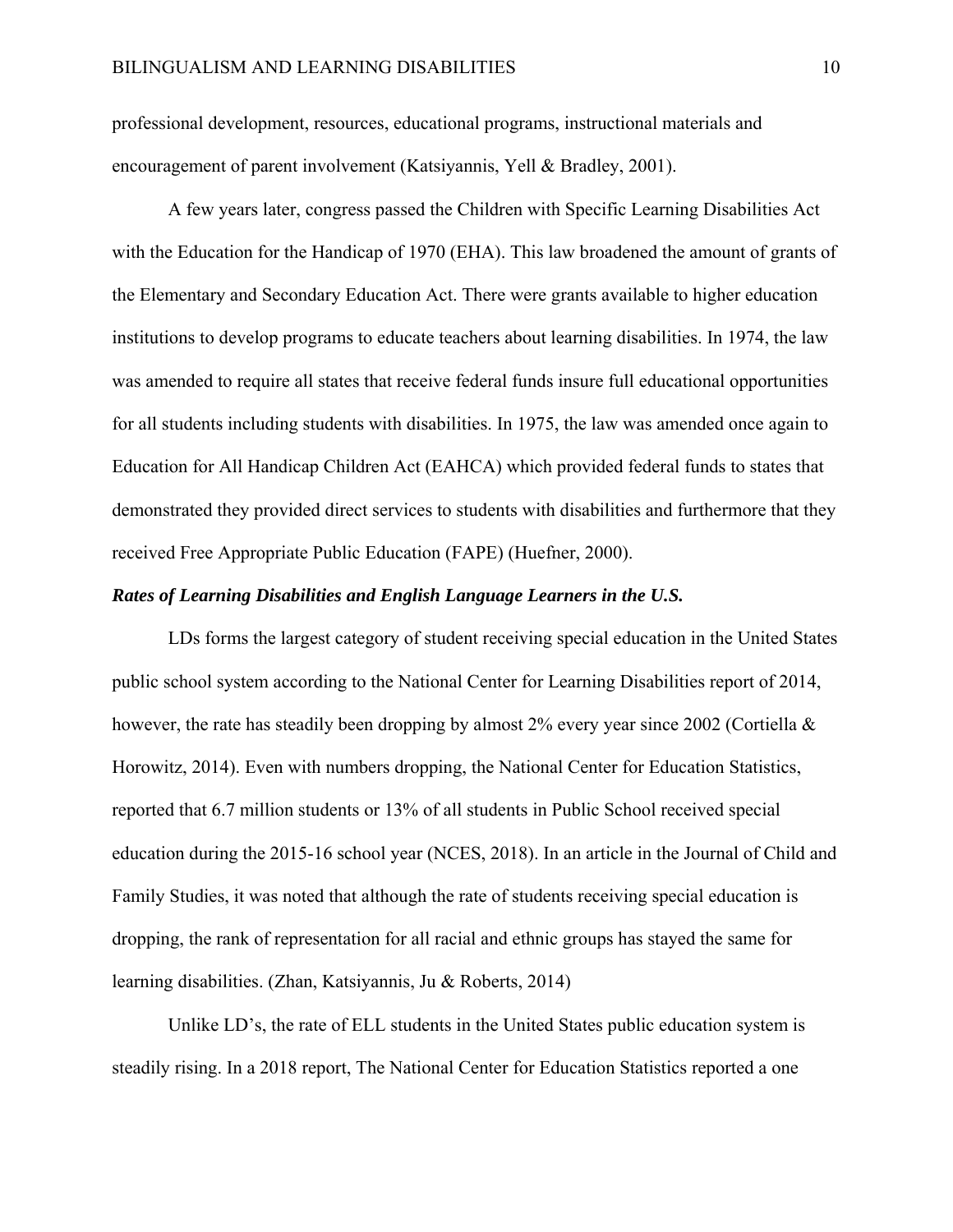million-student increase from fall 2000 (8.1%) to Fall 2015 (9.5%). The number of ELL students varies by state ranging from 1% in West Virginia to 21% in California. The National Center for Education Statistics also identified Kindergartners as having the highest concentration of ELL students, with 16.3% of all Kindergarteners labeled as ELL. The center also determined that as grade level increases, the number of ELL students decreases with only  $3.9\%$  of  $12<sup>th</sup>$  graders labeled as ELL (NCES, 2018).

The lack of English proficiency places minorities in a vulnerable position to go undiagnosed and/or overrepresented in the LD category due to the difficulties presented by differentiating between language barrier and a LD (Skiba et al, 2008). Klingner, Artiles and Barletta (2006) noted the difficulty in measuring rates and levels of "normal second language acquisition," and a lack of English proficiency is often interpreted as low intelligence or as a disability by the educators in the classroom and even during special education assessment. The link between English language proficiency and low levels of academic attainment complicates the appropriate identification of minority students in the LD category.

### *Theory Behind Misidentification of ELL and LD*

 The structural functionalist theory focuses on the benefits provided to the students by the educational system through collaboration between the individual and the different institutions. However, the current education system is dysfunctional due to the divide between educators and their students, resulting in the misidentification of ELL and LDs. Through the functionalist perspective, the current system is used as a sorting mechanism to identify students' educational placement, which is just perpetuating inequality.

 The functionalism theory focuses on benefits like social solidarity, learning the skills necessary for the workforce, core values and the role of allocation by merit (Revise Sociology,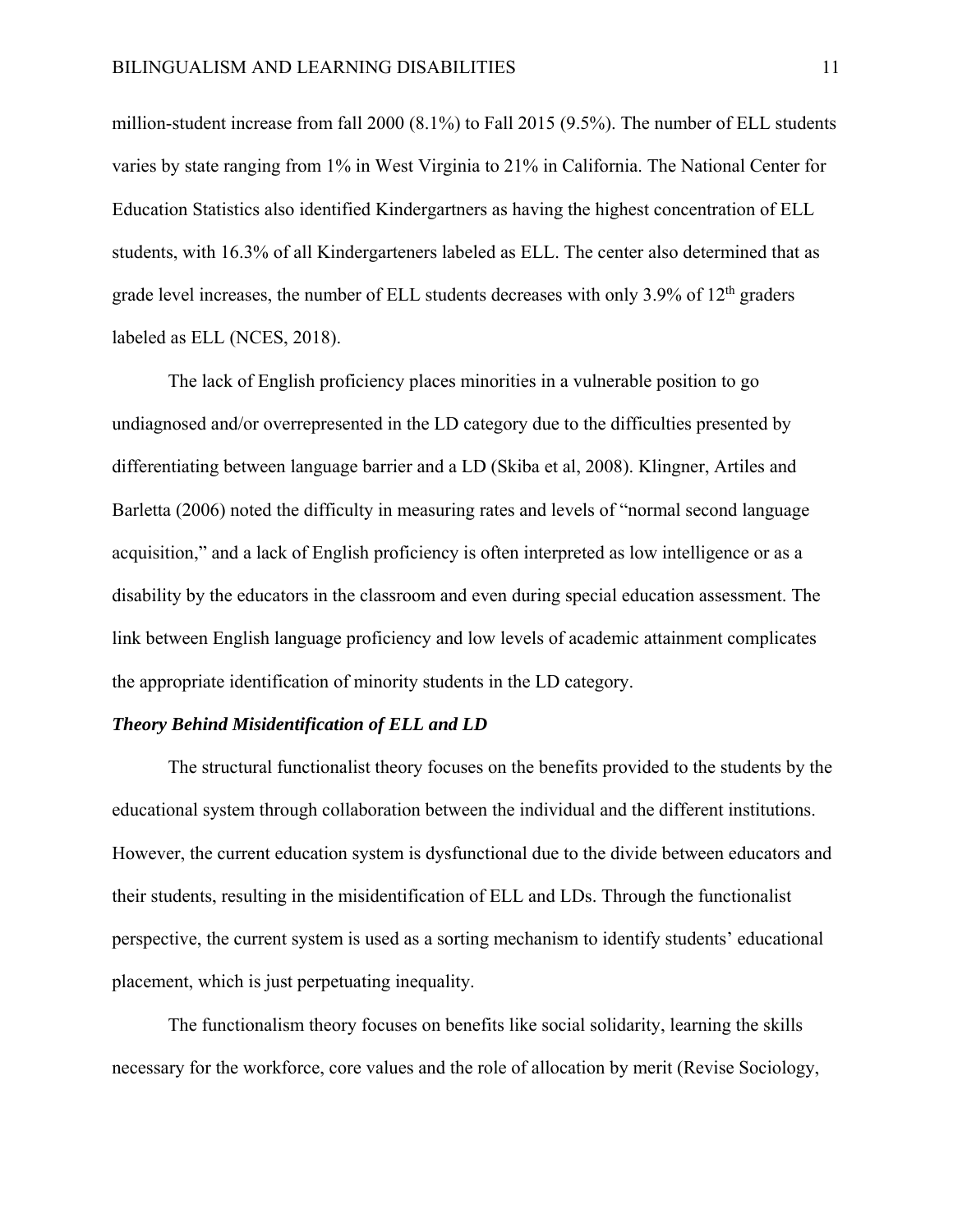2015) however, when students are segregated by the level of English proficiency and/or are categorized as having a learning disability, they do not reap the benefits mentioned above.

The elementary and secondary school teacher workforce in the United States is not as racially diverse as the population at large or the students in the public school system. In a 2016 report released by the Department of Education, it was noted that in the 2011–2012 school year, 82 percent of public school teachers were white. In comparison, 51 percent of all 2012 elementary and secondary public students were white. In contrast, 16 percent of students were black, and 7 percent of public teachers were black. Likewise, while 24 percent of students were Hispanic, 8 percent of teachers were Hispanic.

 According to the role-modeling theory, when students see educators that look like them or are culturally diverse, they are more likely to try harder in that class (Morgenroth, Ryan. Peters, 2015). A teachers' cultural understanding of their students can lead to a deep and meaningful interpersonal connection as well as vicarious learning. However, when a student from a minority group is segregated because of their English proficiency in addition to not seeing any or few educators that look like them and who understand their cultural background they are less likely to ask for help or to succeed in school.

The lack of diversity in school faculty and administrators further exacerbates the cyclical nature of minorities not perceiving academia is a viable career option, which leads to lack of motivation to further their education. Furthermore, "The United States would have 30,000 more teachers of color if students of color were represented equally among education graduates" (Libasi, 2018). By having those 30,000 more teachers of color, we could have prevented one of the causes of higher education gaps, which is having teachers with diverse cultural backgrounds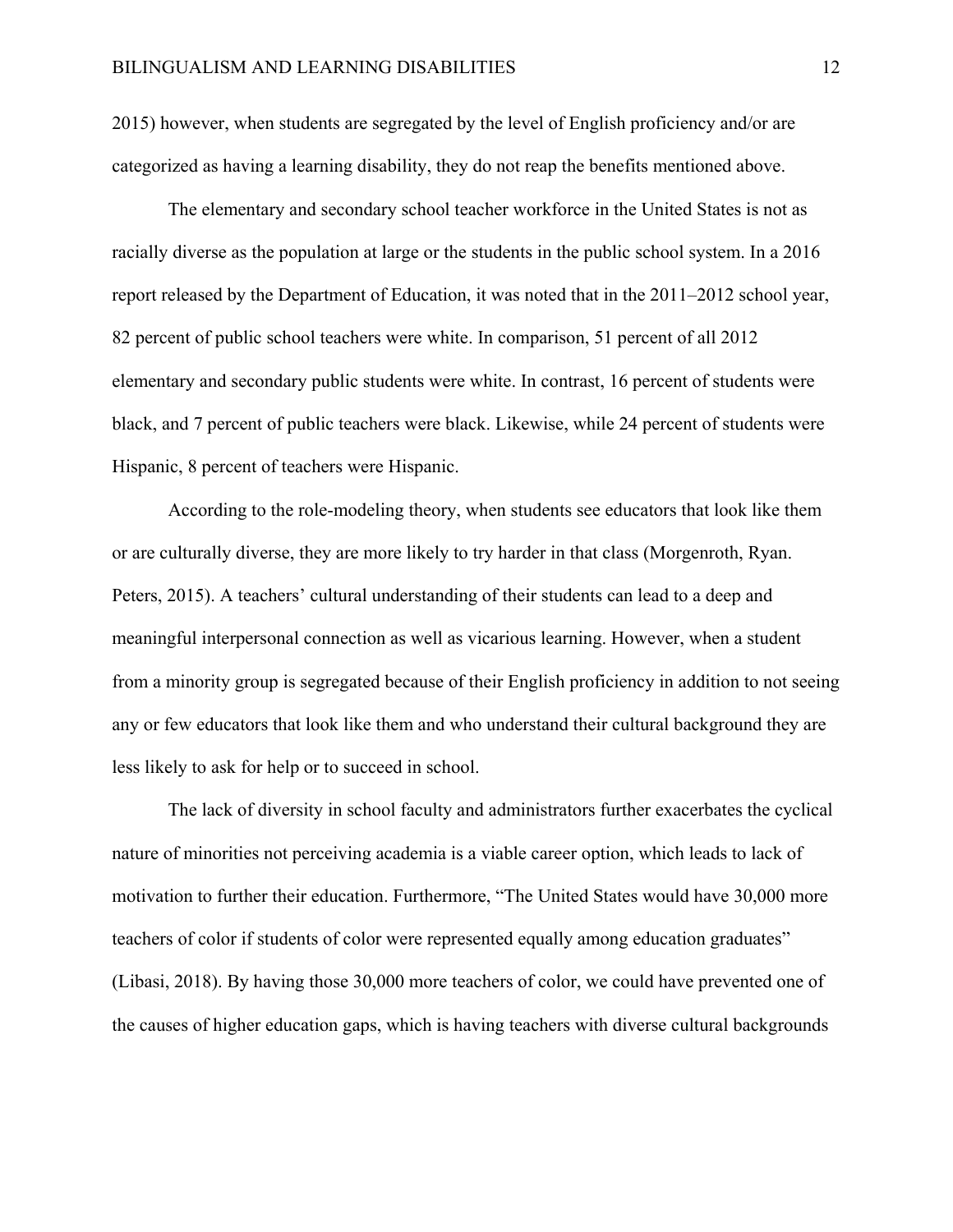Out of all ELL students in the US public school system, 77.1% reported Spanish to be the primary language spoken at home followed by Arabic at 2.4% (NCES, 2018). However, the lack of higher education in the biggest minority group (Latinx) in the United States affects much more than just that ethnic group. The existing gaps in higher education affect gender, class, and even educational intuitions. In an article by CJ Libasi (2018), he notes that there is a lack of representation of female both Black and Hispanic in the field of engineering, computer and information science as well as in history and business management. There is also a lack of representation of Black and Hispanic male in the field of education, engineering and physical and medical science. Libasi, also explains, "If black and Hispanic bachelor's degree recipients were as likely to major in engineering as white students, this country would have produced 20,000 more engineers from 2013 through 2015" (Libasi, 2018).

### *Impact to Youth and Schools*

 According to the American Youth Policy Forum (2009), "When ELL students enter public schools, they face the dual challenges of learning a new language while keeping up with the academic content of their grade level" (p. 2). Often times, students are held back a grade and placed in ELL classes or placed in special education classes, which keep them out of the academic track thus increasing the number of students who are undereducated.

 The National Center for Learning Disabilities reports students with LD earn lower grades and experience higher rates of course failure in high school than students without LD, resulting in one-third of students with LD having to repeat a grade at least once. Additionally, sixty-eight percent of students with LD leave high school with a regular diploma while 19 percent drop out and 12 percent receive a certificate of completion, which contributes to students' devaluation of education and high educational attainment (NCES, 2014).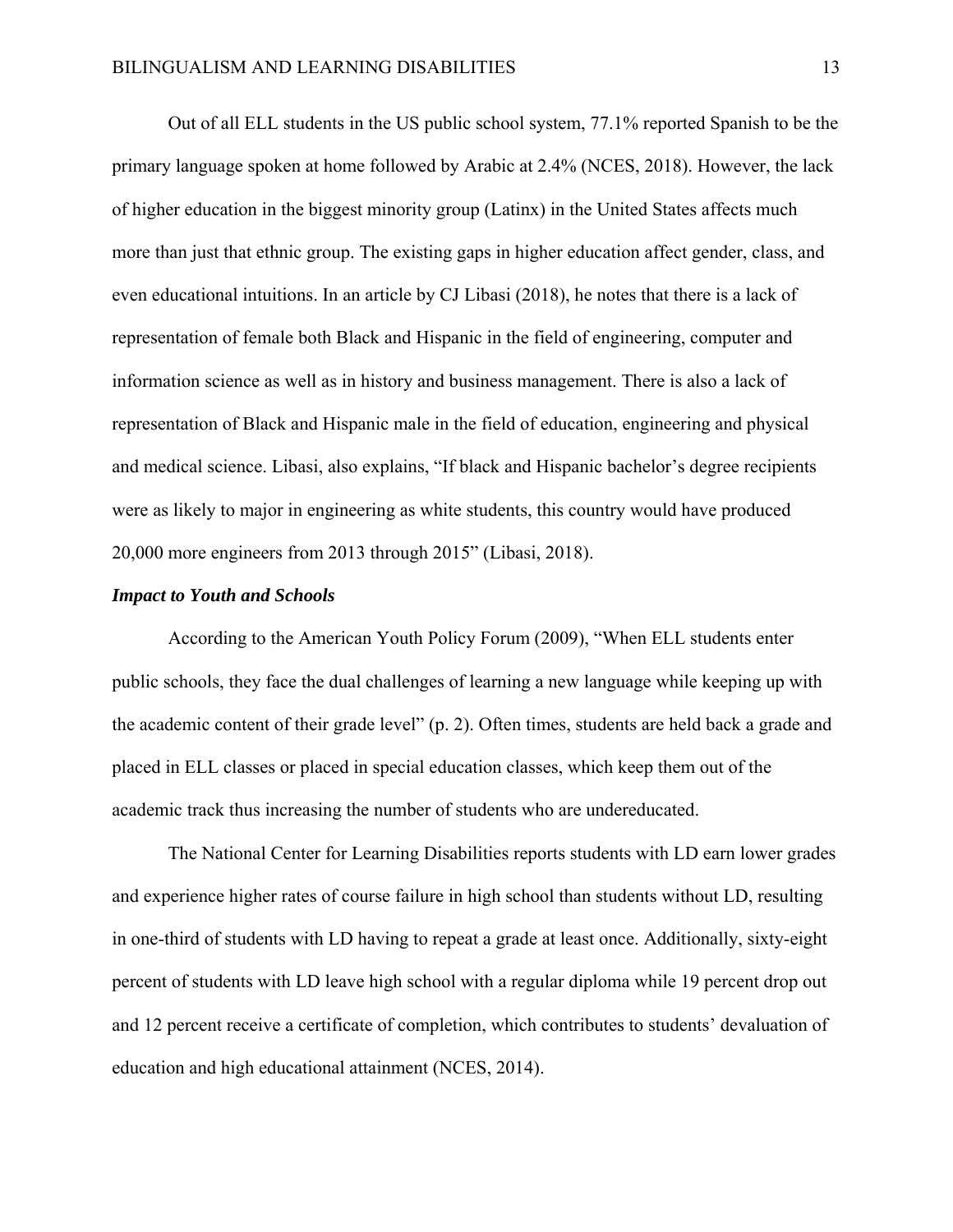By not providing the necessary resources and meeting the needs of students in the current public educational system, the system is essentially failing the students. Not only do student devalue education but so do the people/family around them, further demonizing of the public school system and keeping the community uneducated and/or undereducated.

### **Project Plan**

 With a mission of helping educators (teachers and after school personnel) identify language barriers and or learning disabilities, I will conduct a workshop to educate educators to distinguish ELL and LD indicators to better serve the academic needs of their students.

# *Situation Statement*

Children who immigrate to the United States or who were born in the U.S. but whose first language is different than English are more likely to be placed in classes for students with learning disabilities (Ochoa, Pacheco, & Omark. 1988). However, their needs are different. Other students who may have a learning disability may go unnoticed by their teachers due to their language barrier. Therefore, neither student is truly being served.

# *Defined Goals*

 The goal of this this workshop is to provide new teachers in different grade level positions with the tools needed identify when student may have a language barrier and or learning disability when learning. The workshop aims to help teachers in making appropriate referrals for disabilities testing as well as including culturally responsive teaching in the classroom when there are ELL students present and getting the family involved in every step of the way.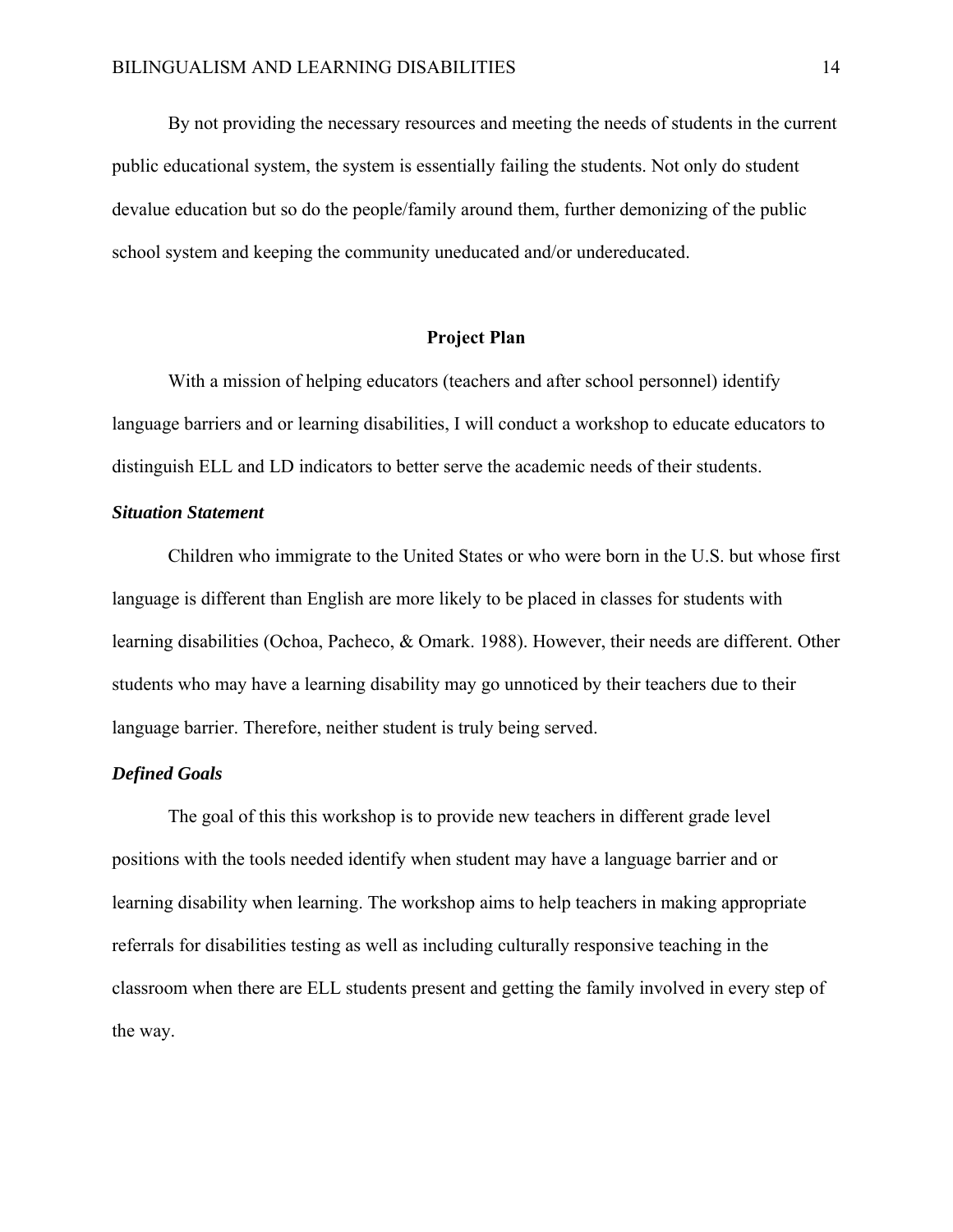Our goal is to work with a population of new teachers, as seasoned educators have shared that while many new and early teachers feel confident in their content knowledge, they often lack sufficient support and preparation for other aspects of the teaching profession like working with the ELL / LD population. Additionally, for the past few years, a number of new teachers coming out of Merrimack College have started their teaching journey in an urban school setting where they are likely to be teaching students from underprivileged communities.

### *Target Audience and Stakeholders*

 Due to the nature of this workshop, the ideal target audience would be new teachers about to graduate or who have recently graduated and will be entering the education workforce. The Merrimack Institute for New Teachers Supports (MINTS) is a network that offers professional development to new teachers, seasoned educators as well as student teacher and school admins from all over the Commonwealth of Massachusetts.

## *Crafting a Clear Message*

While having a learning disability and/or having a language barrier may take a little longer for a student to grasp the content taught in class, having the necessary resources could alleviate some of the stress. However, if students are not given the correct diagnosis or not diagnosed at all, the damage can be detrimental to their academic career as well as their connection to society. By attending this workshop, educators will obtain a better understanding of the differences in learning disabilities and language barriers of each to best help their students.

# *Incentives for Engagement*

 Those who attend the workshop will leave with an accurate identification of learning disabilities, how they are tested, and what signs they should lookout for with their ELL students. We will discuss how to bring up this difficult conversation with their students as well as the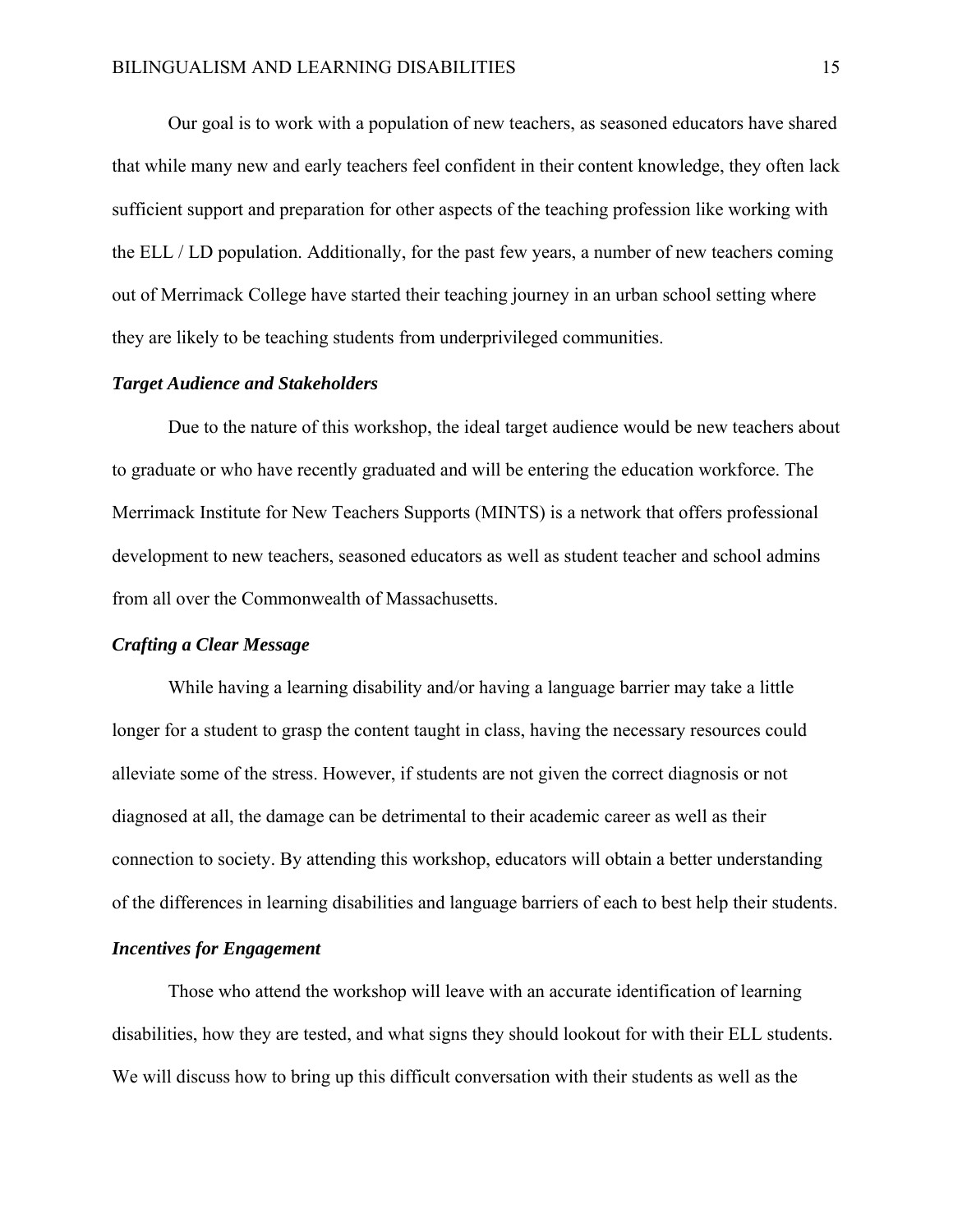parents who may not understand disabilities or may have a language barrier themselves. Lastly, teachers will earn a Certificate of Participation towards their professional development (PDPs) through Merrimack College and undergraduate students will receive extra credit from their professors.

## *Outreach Methods*

 We intend to reach out to the new teachers support specialist at the Merrimack Institute for New Teacher Supports (MINTS) with the idea of the workshop and ask to use their platform for this workshop. We will then proceed to make connections with the Schools of Education and Social Policy at Merrimack College.

 Once a date and time is settled on, we will begin outreach through the contact list from MINTS as well as an email blast to all the Academic Deans and Academic Advisors in the School of Education.

| Name:                            | Organization:                                          | <b>Responsibility:</b>             | <b>Contact Info:</b>       |
|----------------------------------|--------------------------------------------------------|------------------------------------|----------------------------|
| Mayreni Villegas                 | Merrimack College                                      | Program Planner and<br>facilitator | villegasm@merrimack.edu    |
| Rachel Aghara,<br>Ph.D., CCC-SLP | Merrimack College &<br>Center for Child<br>Development | Keynote Speaker                    | agharar@merrimack.edu      |
| Timothy LeBel                    | Merrimack College                                      | <b>Connection to MINTS</b>         | lebelt@merrimack.edu       |
| Megan McCoy                      | Merrimack College                                      | Assist during event                | mccoym@merrimack.edu       |
| Meagan Riche                     | Merrimack College                                      | Assist during event                | richiem@merrimack.edu      |
| Philadenrin Russell              | Merrimack College                                      | Assist during event                | russell $p$ @merrimack.edu |

## *Responsibilities Chart*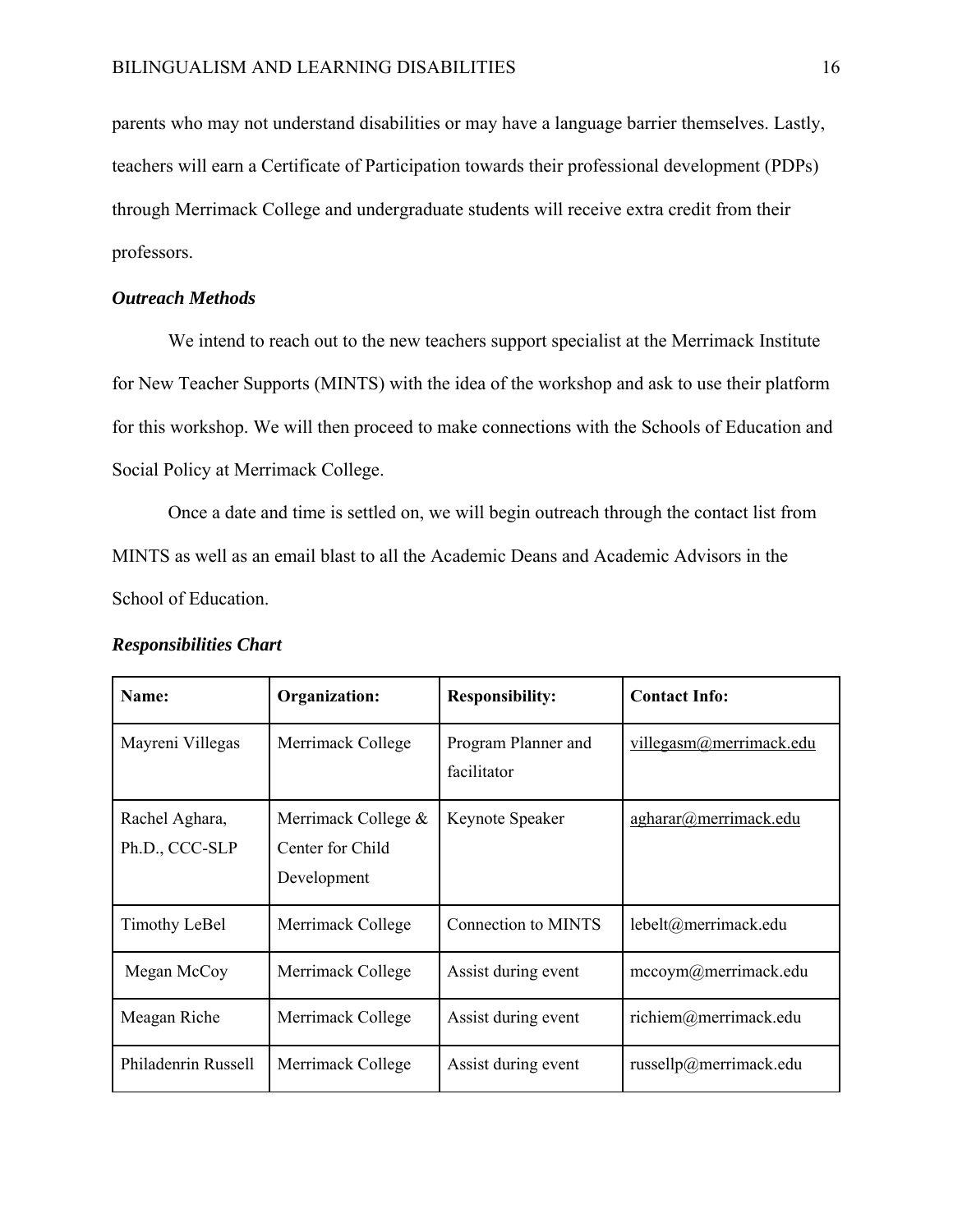# *Tools/Measure to Assess Progress*

 In order to measure the impact of the workshop, I will send out a pre-survey to those who RSVP in order to compare what knowledge the participants had before they attend the workshop. During the workshop, we will breakout into groups and work through an activity and the groups will then report to the bigger group. At the end of the workshop, I will pass around a post-event evaluation.

| Dates:                    | <b>Action:</b>                                                             |  |
|---------------------------|----------------------------------------------------------------------------|--|
| October 22 – October 26   | Secure keynote speaker<br>٠                                                |  |
| December 3 – December 7   | Connect to MINTS support specialist Timothy LeBel<br>$\bullet$             |  |
| January 7 - January 11    | Follow-up with Timothy LeBel, New Teacher Supports Specialist<br>$\bullet$ |  |
|                           | Connect with the School of Education                                       |  |
| January 14 - January 18   | Set up a meeting Timothy Lebel<br>$\bullet$                                |  |
| January 21 - January 25   | Settle on a date<br>$\bullet$                                              |  |
|                           | Work on the curricula                                                      |  |
| January 28 - February 1   | Create flyer and promo material<br>$\bullet$                               |  |
|                           | Finalize agenda and share with partners<br>$\bullet$                       |  |
| February 11 - February 15 | Meet with Tim to settle on catering order                                  |  |
| February 15 - March 1     | Send out email invitation                                                  |  |
|                           | Create RSVP list from email form<br>$\bullet$                              |  |
| March 2 - March 22        | Last minute changes to curriculum<br>٠                                     |  |
|                           | Host workshop<br>٠                                                         |  |
|                           | Email Power point to attendees                                             |  |
| March 23 - April 15       | Assess evaluation data<br>٠                                                |  |
| Apr $16 - May 5$          | Finalize paper                                                             |  |

# *Implementation Timeline*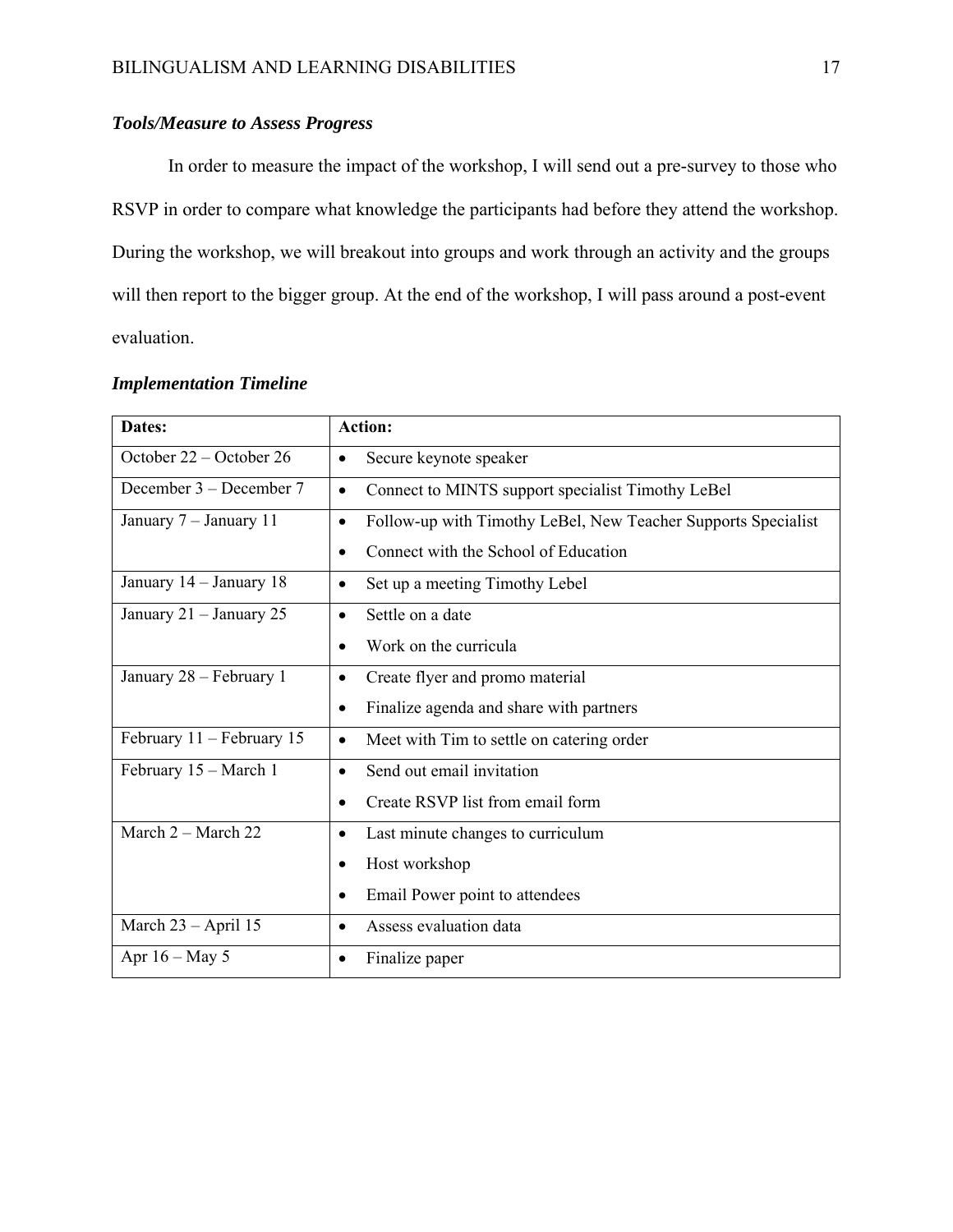| I Will  | Host a workshop to educate teachers, afterschool crewmembers, parents,  |
|---------|-------------------------------------------------------------------------|
|         | child advocate and the community to best identify when the children in  |
|         | the community have a learning disability or a language barrier.         |
| So That | They become better informed and can best help their students            |
| So That | They push for the school to revise their standards and methods of ELL   |
|         | and LD assessment.                                                      |
| So That | Schools can adopt new policies, implement improved tools for testing,   |
|         | and hire more diverse faculty to represent the student body.            |
| So That | The students are being accurately tested; are more inclined to respond  |
|         | correctly while being tested; and will also ask for help when needed.   |
| So That | Students get the help they need to persist and continue / further their |
|         | education.                                                              |
| So That | The achievement gap gets smaller.                                       |

# *Logical Framework*

## **Methodology**

 The workshop was created with the intentionality of helping attendees have a clearer picture of the benefits of bilingualism, the dangers of over and under diagnosis of learning disabilities, and what steps to take prior to referral for evaluations.

# *Participants*

 The event took place at Merrimack College through a MINTS professional development. The participants were the MINTS contact; which includes previous and current Merrimack students as well as teachers, principals, and superintendents from neighboring cities and their own personal network. Most of the attendees stated they received the event invite from MINTS, on the other hand, numerous attendees indicated that they were forwarded the email registration from friends. The workshop aimed to train new educators in the current work force, however,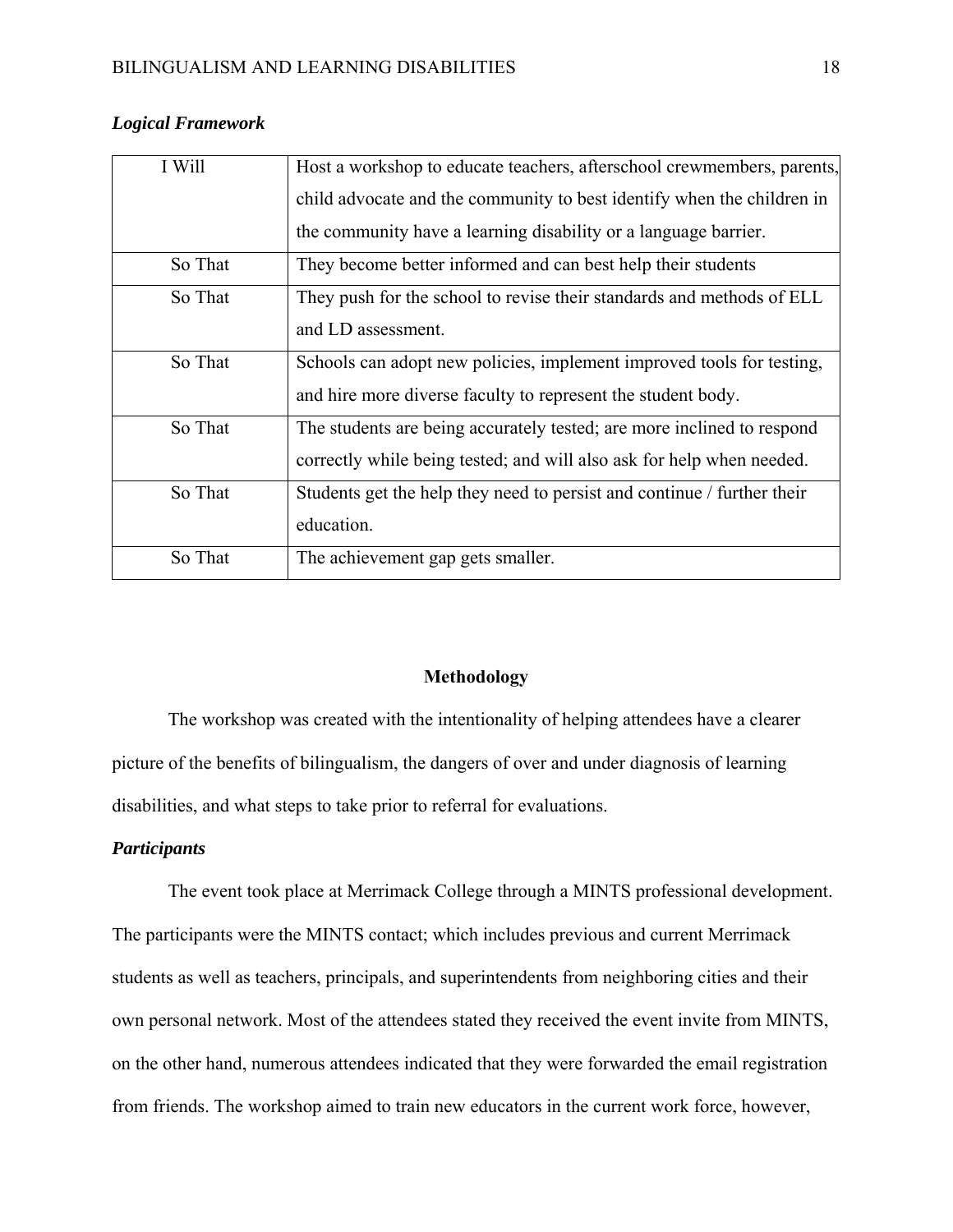MINTS has an ample array of contacts ranging from teacher who were Merrimack students and recently graduated to more seasoned educators and retired teachers. The MINTS network also sends their emails to the current Merrimack Students who are part of the school of Education and Social Policy as well as the professors in said school.

### *Materials*

 For evaluation purposes, I utilized two different materials including a set of registration questions and an event evaluation. The registration questions were answered when participants registered to attend the event. The questions were meant to grasp a better understanding of who the participants were and what school district they came from.

 When the participants checked in at the workshop, they received a folder with an agenda, workshop materials, and the workshop evaluation, which was used to assess if the workshop had met its intended purpose. Throughout the workshop, participants were reminded about the workshop evaluation and volunteers walked around the room at the event to collect the evaluation. The evaluation form contained questions that focused the current procedure (if there is one) that educators use to determine if the students have a disability or a language barrier, what they will do differently after this workshop and the quality of the workshop. (See Appendix C).

### *Procedure*

 Email invitations were sent out to thirty-two unique subscriber contact lists from the MINTS constant contacts library in mid-February. The email gave the recipients a brief description of the workshop along with a biography of the keynote speaker, a flyer, and a link to register. The email was sent out three times over the course of two weeks. The weekend before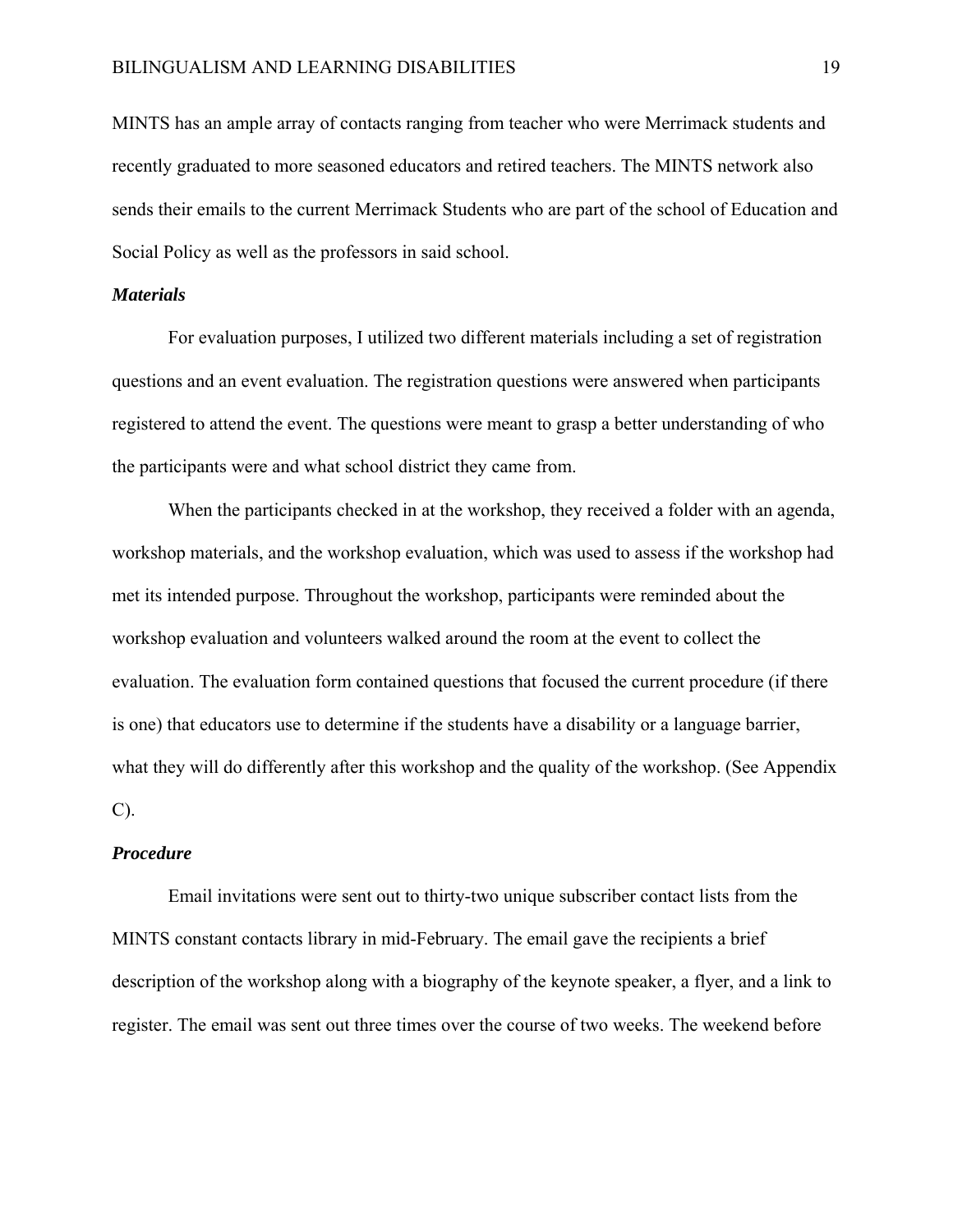the workshop, the facilitator sent out last minute instructions including a map of the Merrimack College campus with parking information.

Registration began at 4:00 pm as attendees started arriving. Outside the workshop room, there were two volunteers who greeted attendees, assisted with the check in process and sign in sheet, and handed everyone a folder with program material. Two other volunteers showed attendees to the sitting area and invited them to grab some food and look through the material until the program begins.

 The Senior Administrator for the School of Education and Social Policy, Meredith Fitzsimmons, welcomed to the attendees on behalf of Isabelle Cherney, Dean of the School of Education and Social Policy. Fitzsimmons then introduced the program facilitator, Mayreni Villegas, who also welcomed everyone, shared her personal interest in this topic, explained the capstone requirement and emphasized the need for everyone to complete the event evaluations at the end. The facilitator also introduced the keynote speaker, Dr. Rachel Aghara, and together they began the icebreaker activity. Dr. Aghara then proceeded with her presentation. After the lecture, attendees were broken into eight groups and began discussions on their given case study. When all the groups were done with their discussion, each group presented to the larger group and there was a larger discussion. Participants were once again reminded to fill out the evaluation forms before they left and hand them in to the volunteers that were walking around.

#### **Findings**

 The goal of the workshop was to provide educators with the tools needed identify when children may have a language barrier and/or a learning disability. The effectiveness of the workshop was gathered through an event evaluation survey. The survey collected information,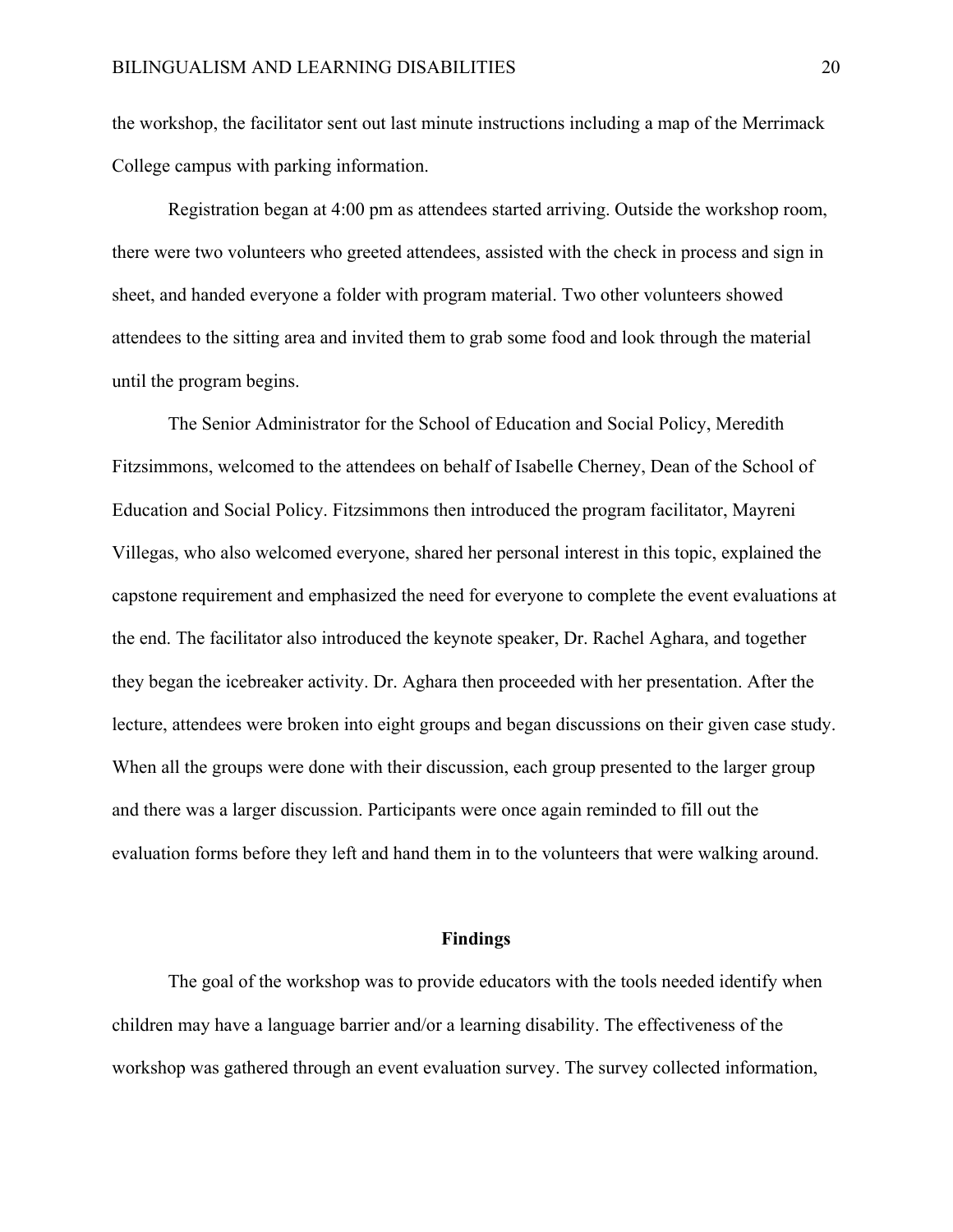which was placed in three main categories: demographics, quantitative data, and qualitative themes.

### *Demographics*

 Prior to the event, there were 89 RSVPs. The day of the workshop, 67 people attended and 62 of the participants completed an evaluation survey resulting in a 94% response rate. Fiftysix of the participants identified as female (91.8%) and four of the participants identified as males (6.6%). Although there were two other gender options, none of these were used and one participant omitted their answer. Among event attendees, 43 participants were teachers (69.3%), 17 identified as students (27.4%), and lastly two were retired teachers (3.2%).

*Figure 1: Event Attendee Demographics* 



 Workshop participants' ages ranged from under 25 years old to 65 years old and over. The largest age group identified was the "Under 25" which made up 40.3% of the respondents (n=25). Nine participants identified with the age group " $25 - 34$ " (14.5%). Eight participants identified with the age group " $35 - 44$ " (12.9). Seven participants identified with the age group  $45 - 54$ " (11.3%). Six participants identified with the age group "55 – 64" (9.7%). Only four participants identified themselves as "65 and over" (6.5%).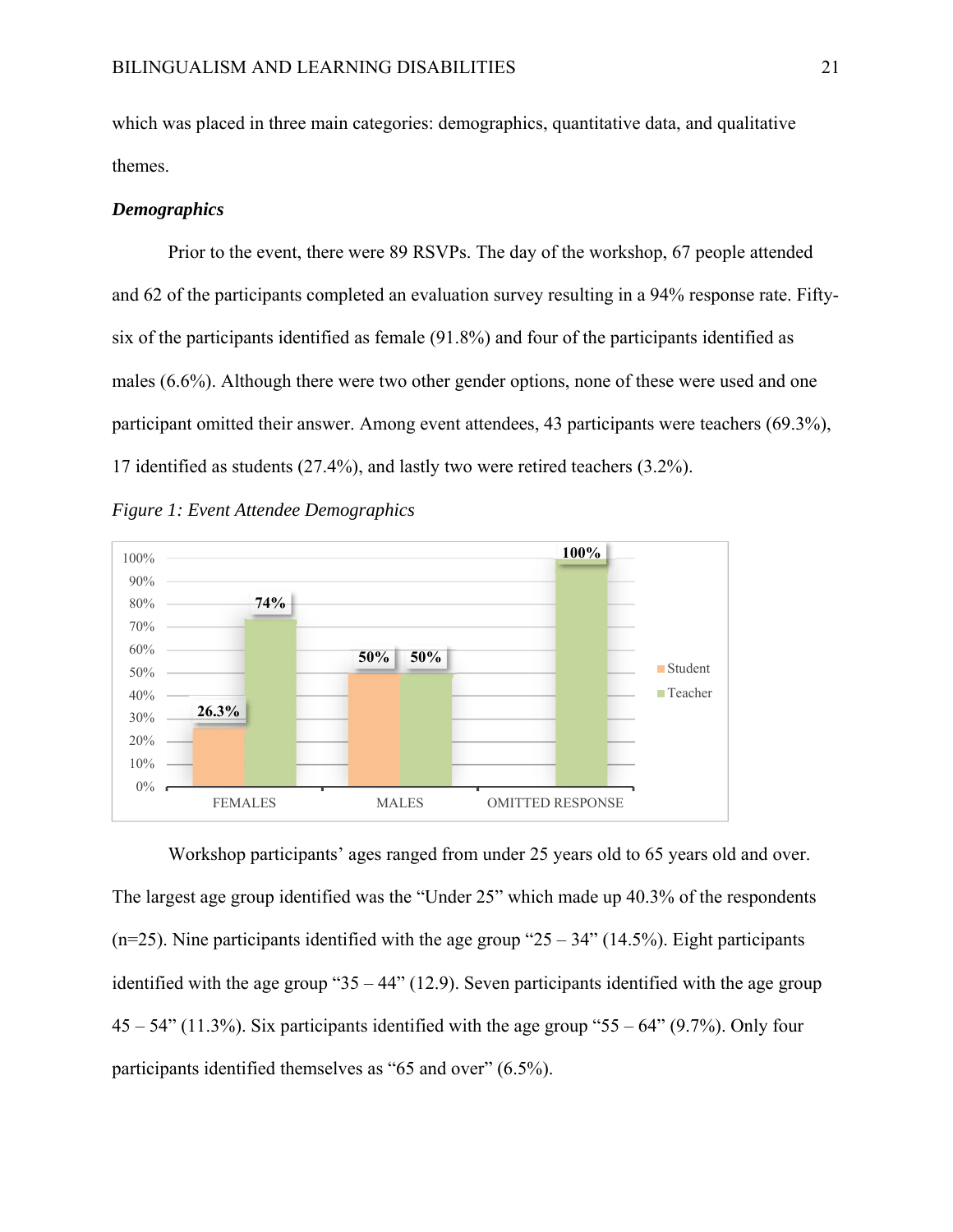

*Figure 2: Event Attendee Age Breakdown* 

Workshop participants were also asked to self-identify their race as one or more of the following options: Caucasian/white, Hispanic/Latino or Hispanic origin, Black/African American, Asian, American Indian/Alaskan Native, Middle Eastern/North African, Native Hawaiian/Pacific Islander, or other. Of the 61 participants who completed the survey question, 52 identified as Caucasian/White (85.2%). One identified as Black/African American (1.6%). Two participants identified as Latino/Hispanic Origin (3.3%). One identified as Asian (1.6). Lastly, five participants omitted their response (8.1%).



*Figure 3: Event Attendee Race Breakdown*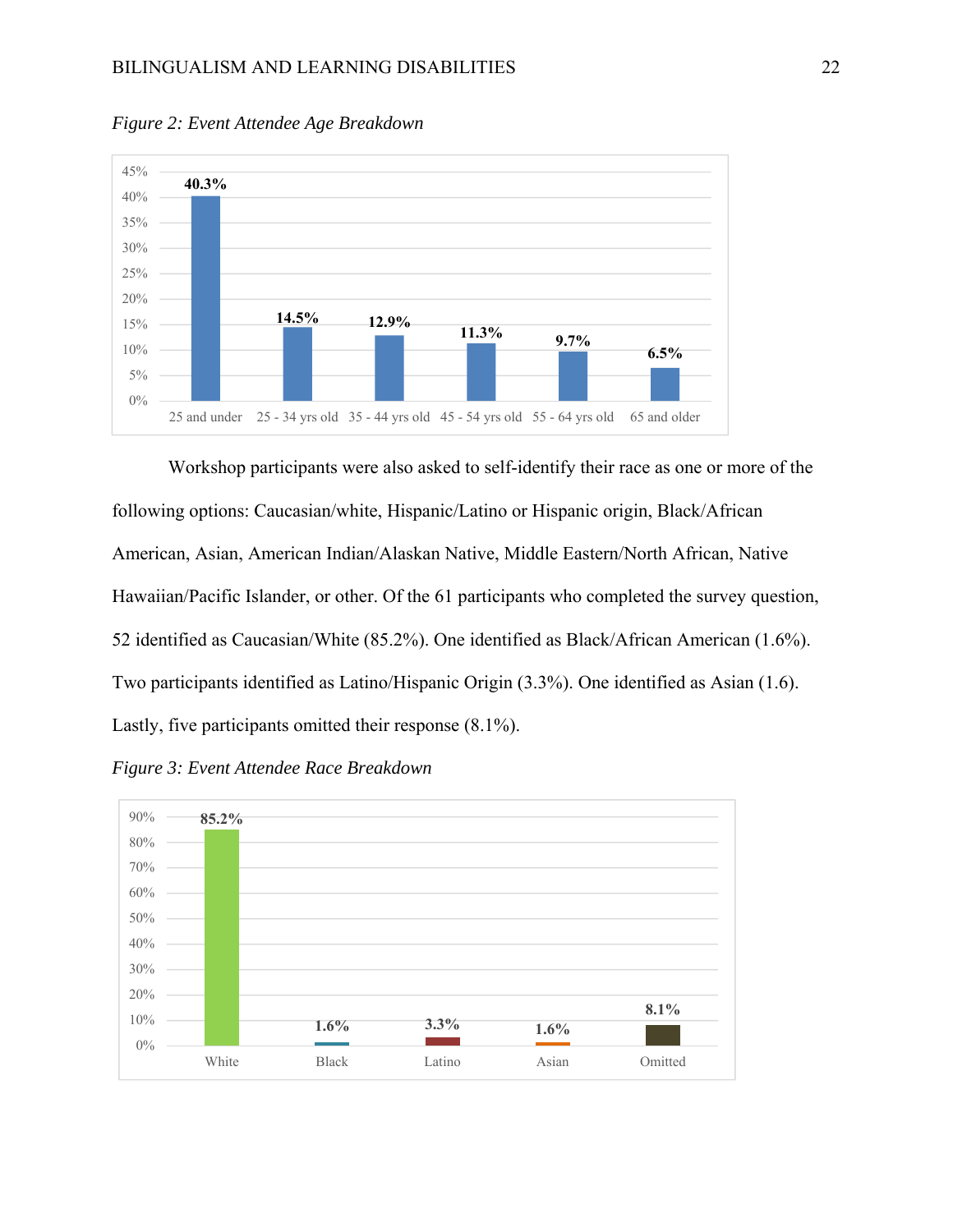Of the 67 workshop attendees, 43 were teachers and two were retired teachers. In order to get a better idea of what the current procedures are their school systems concerning students who are ELL and/or have a learning disability (or are suspected of such), there were three questions for teachers to answer. When asked if participants received an introduction to ELL and LD training as part of their school orientation, 17 (37.8%) participants responded to having some level of introduction. Twenty-five (55.6%) participants responded to having no introduction to ELL or LD. Lastly, 3 (6.7%) left the response blank.

*Figure 4: Event Attendee Received an Introduction to ELL / LD Training* 



 Workshop attendees were asked if they have a specific procedure or protocol that they currently use to determine ELL from LD among students in their classroom, to which 20 of the 45 (44.4%) teachers responded "yes." Ten of the 45 (22.2%) teachers responded to not having a procedure. Fourteen (31.1%) omitted their response to the question and one teacher (2.2%) was unsure. The teachers were also asked if they follow a specific procedure or protocol to teacher students who are identified as "new comers" to the US and 27 of the 45 teachers (60%) responded "yes" to following a procedure. Five of the 45 teachers (11.1%) responded no to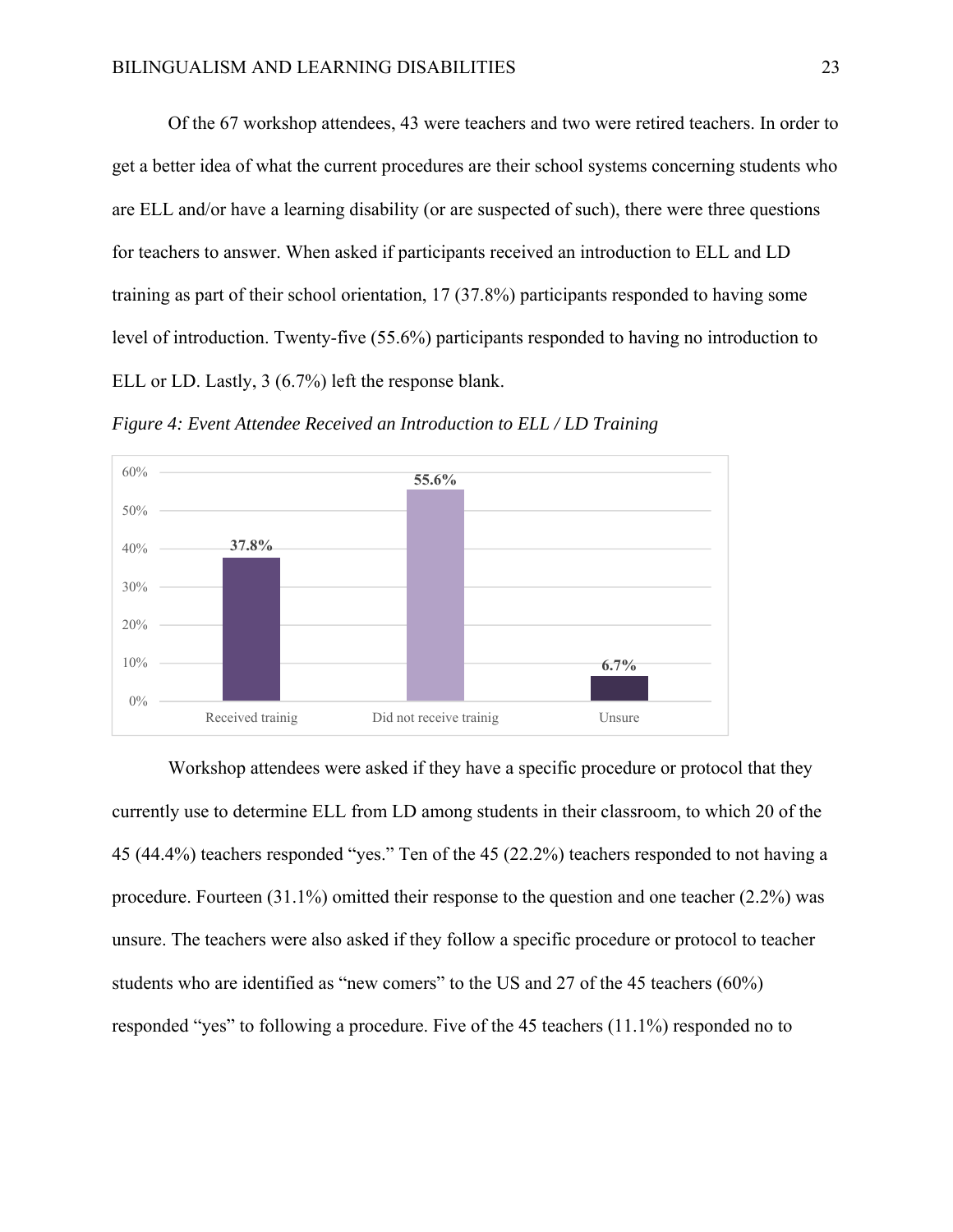following a procedure. Eleven of the 45 (24.4%) left the question black and two (4.4%) answered they were unsure of a protocol.



*Figure 5: Event Attendee Has Specific Procedure to Determine ELL or LD* 

#### *Quantitative Data: Quality of Workshop*

The event evaluation invited event attendees to reflect on eight statements measuring the workshop's relevance to their career, the keynote speaker, the likelihood they will look for opportunities to learn more about ELL/LD issues, and the way the workshop was conducted. Attendees were asked to rate their responses on a 4-point scale; strongly agree (4), agree (3), disagree (2), and strongly disagree (1). Most of the responses were within the "strongly agree" and "agree" classification.

The first question on the event evaluation statement asked, "Overall, how would you rate this workshop?" to which participants on average graded with a 3.6 out of 4. When asked if "the goals of this workshop were clear to me," participants gave it an average score 3.7 out of 4 score.

When event attendees were asked to rate their level of agreement with the following statement "[t]he activity was meaningfully connected to the topic," 43 participants (70.1%) strongly agreed, 14 participants (23%) agreed, 2 participants (3.3%) disagreed, and 2 more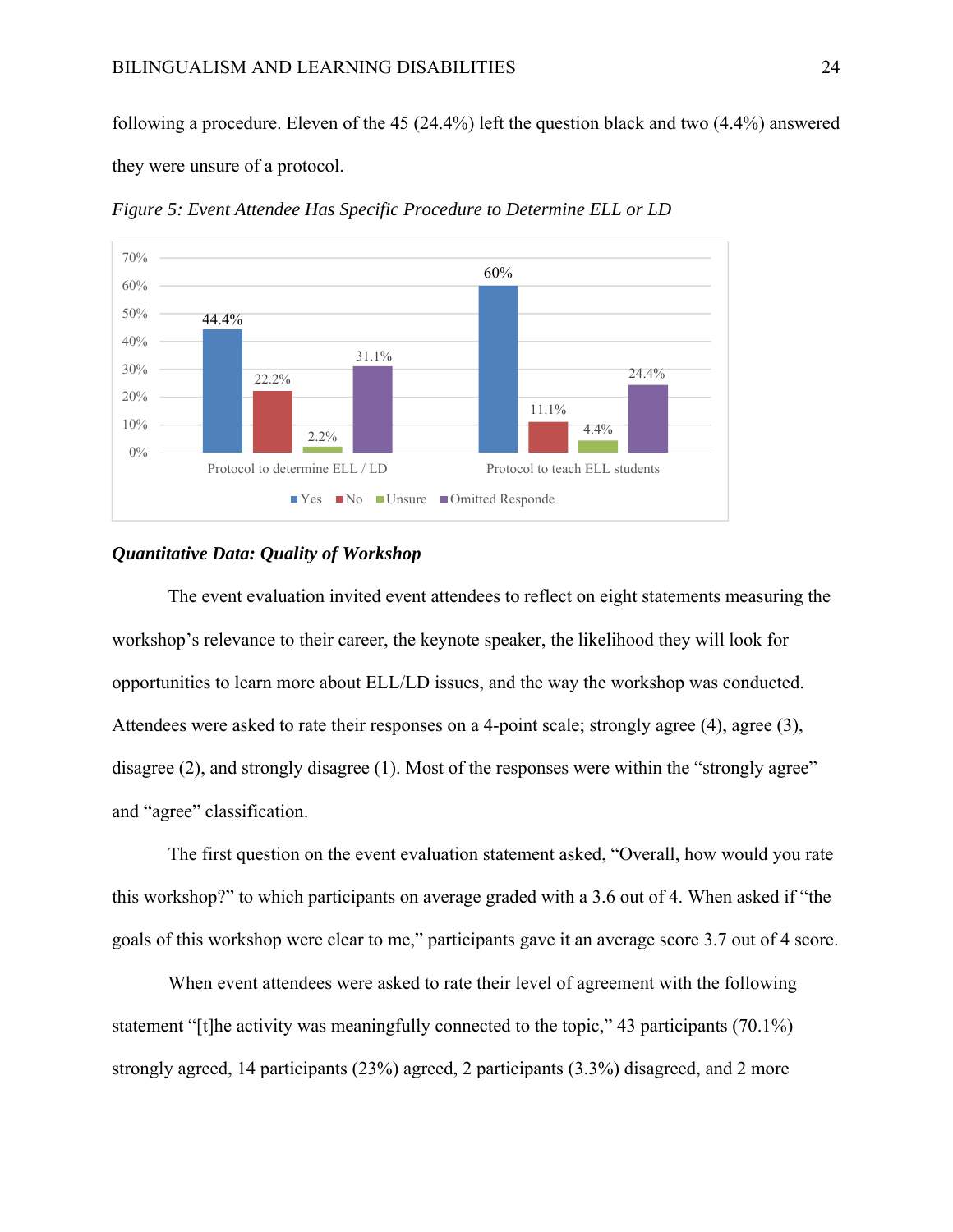participants (3.3%) left the statement blank. Participants were also asked to rate the following statement "[t]he activity made me think more about ELL/LD issues," of which 47 participants (75.8%) strongly agreed, 12 participants (19.4%) agreed, 1 participant (1.6%) disagreed, and 2 participants (3.2%) left the statement blank.





Event attendees were also asked to rate the keynote speaker in the following statement "[t]he guest speaker was well informed on the topic" to which 50 participants (82%) strongly agreed, 10 participants (16.2%) agreed, and 1 participant (1.6%) left it blank. As most of the attendees were teachers in different capacities, it was important to know if the content of the workshop was significant to them. When asked the following statement "[t]he content is relevant to my work/career," 17 participants (30.9%) strongly agreed, 36 participants (65.5%) agreed, and 2 participants (3.6%) omitted their response.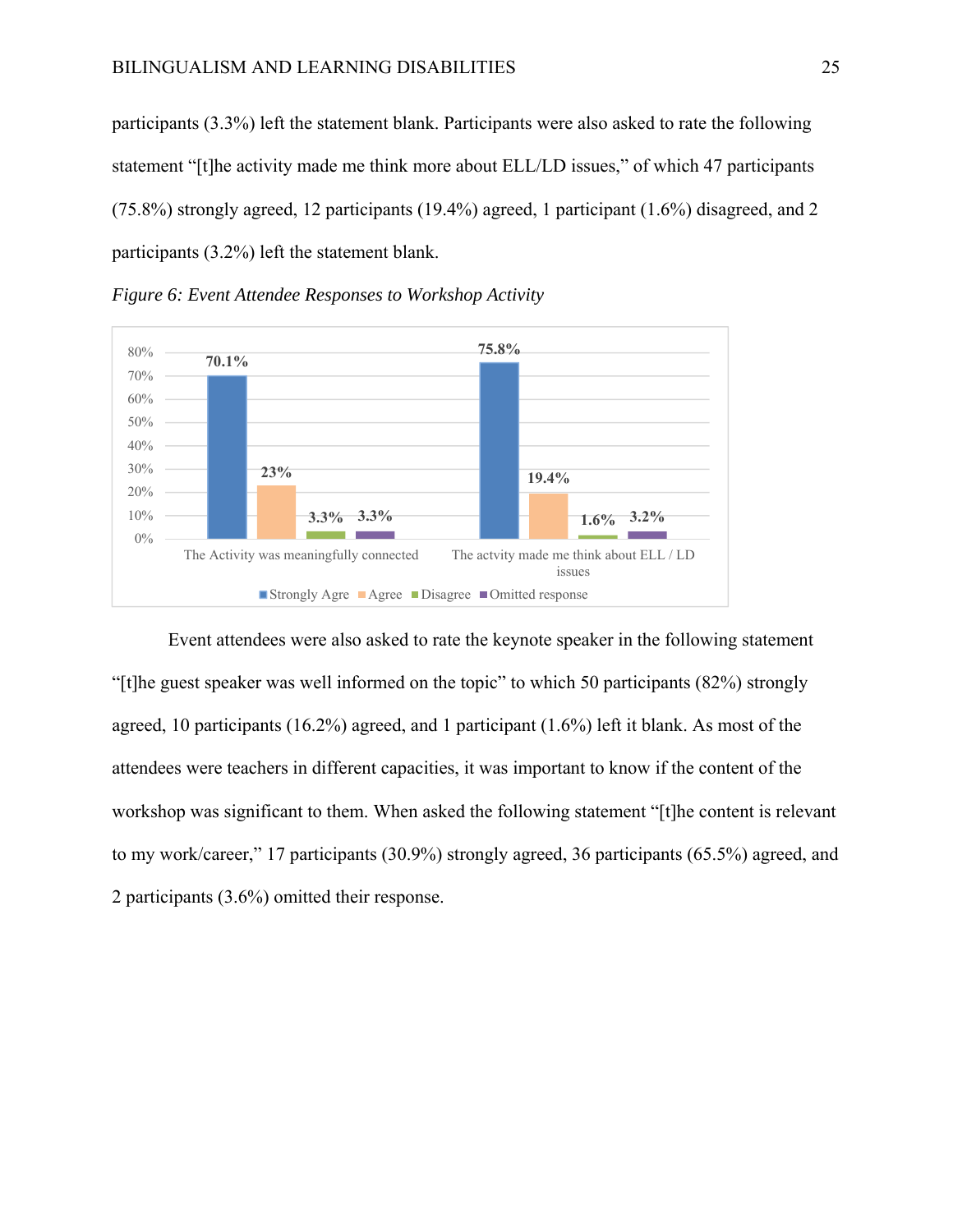## BILINGUALISM AND LEARNING DISABILITIES 26



*Figure 7: Event Attendee Responses to Speaker and Content* 

In order to measure if the workshop reached its goal of educating the participants, participants were asked the following statement "[t]he workshop has made me a better informed educator." Forty-three participants (70.5%) strongly agreed, 15 participants (24.6%) agreed, 2 participants (3.3%) disagreed, and 1 participant (1.6%) omitted their response to the statement. Secondly, participants responded to the following statement "[t]he workshop has inspired me to learn more about my school's ELL/LD policies" of which 34 participants (56.7%) strongly agreed, 22 participants (36.7%) agreed, one participant (1.6%) disagreed, and three participants (5%) omitted their response.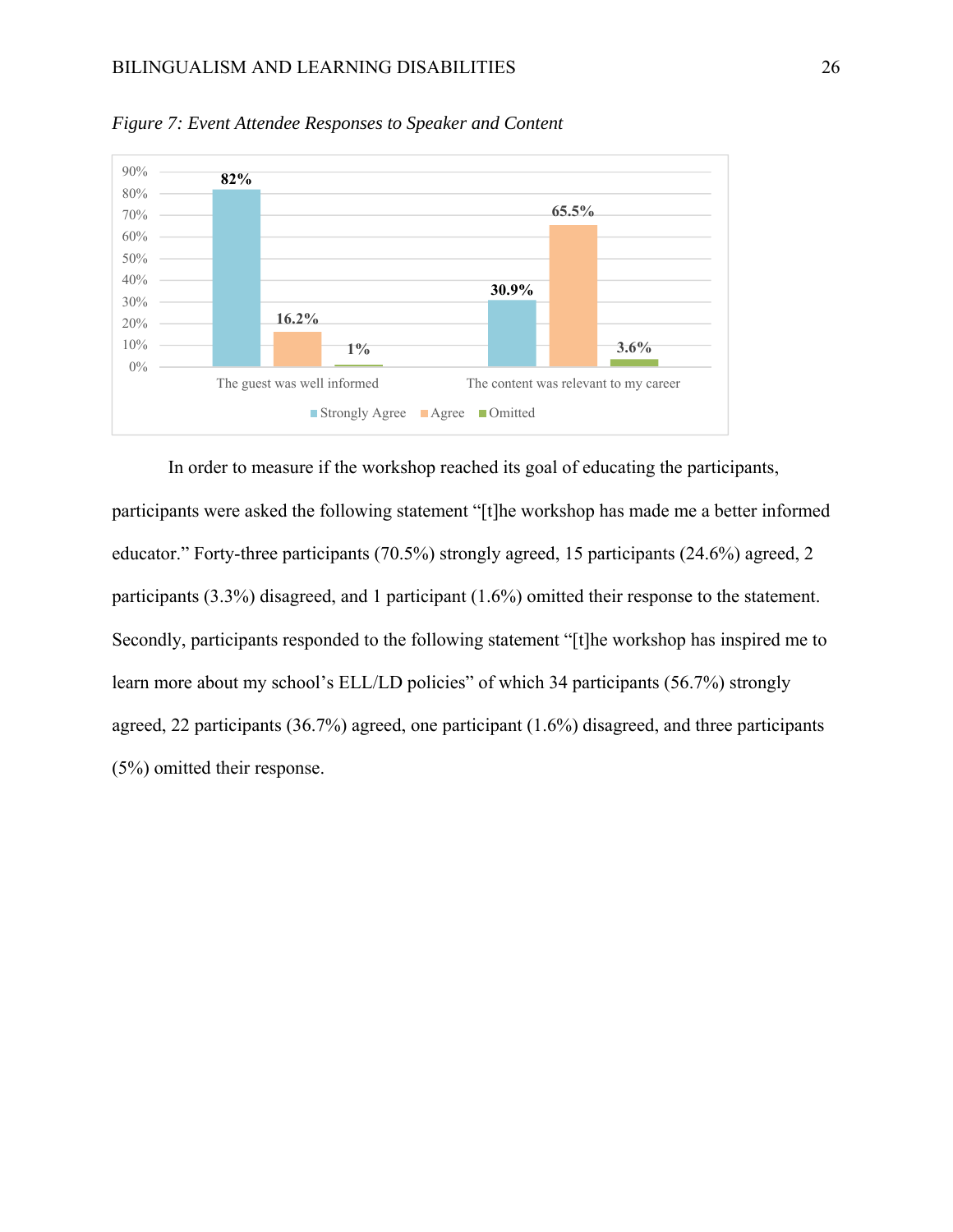

*Figure 8: Event Attendee Responses to Being Better Informed and Inspired to Learn* 

#### *Qualitative Data: Open Responses in Evaluations*

In order to get a better understanding about the outcomes of the workshop, the event evaluation had a few open response questions for participants, both teachers and undergrads, to further explain what they got out of the workshop. There were many reoccurring themes in their responses and therefore, they were categorized in the following categories: referral, direct action, home language survey, no action, recognizing ELL/LD, actively use native language, and new strategies.

Event attendees were asked to reflect on "[w]hat steps do you currently take when you suspect students in your classroom has a learning disability," of which 39 of the 45 teachers (86.7%) answered. Their responses were placed into two categories: either referral, which many admitted to referring their students to an assessment; or direct action such as approaching the student or asking to meet with the parent(s).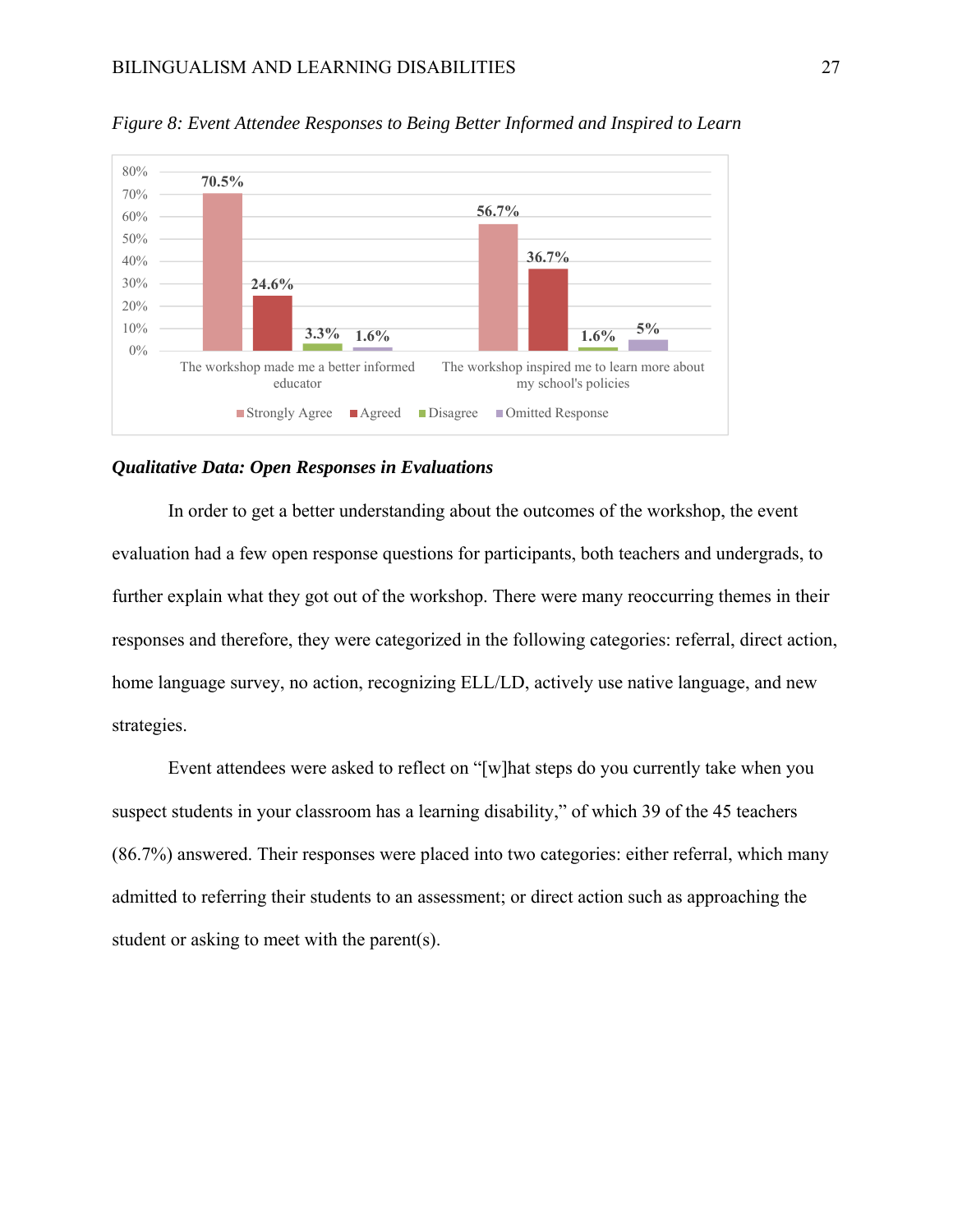

*Figure 9: What Steps Do You Take When You Suspect a Student Has an LD?* 

Event attendees were also asked, "[p]rior to this workshop, did you have a method for determining if a student was ELL or had an LD? If so, what was the method?" Answers varied very much and therefore were placed into four categories: home language survey, testing, referral, and nothing. Thirty-eight of the 45 teachers responded to the question. Eleven teachers identified using the home language survey, eight teachers acknowledged that they use testing as a way to determine ELL or LD, 15 teachers identified that they use referral as a method, and eight teachers acknowledge that they do nothing to determine ELL or LD.



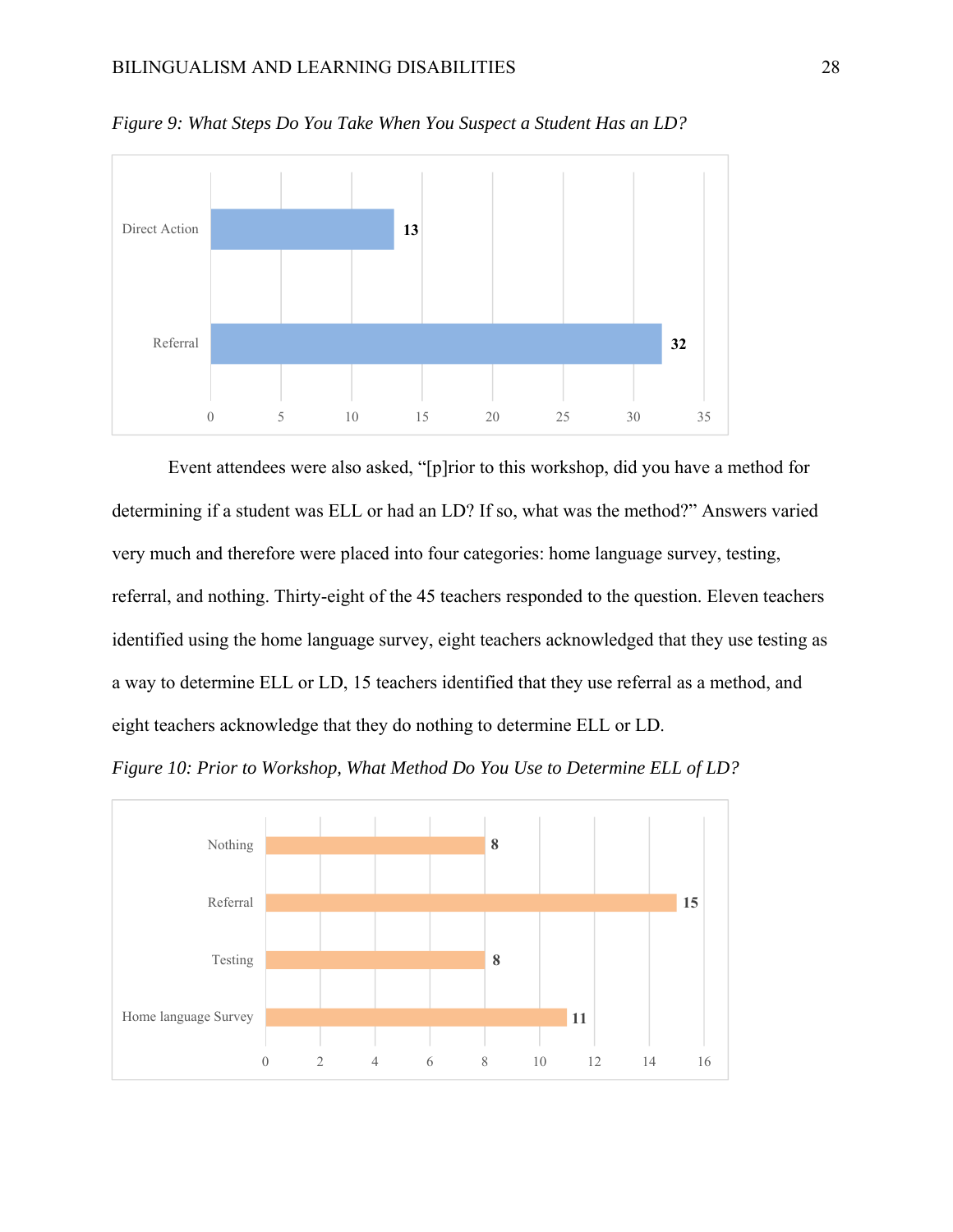When asked "[a]s a result of attending this workshop, what do you think you will do differently in your future interactions with youth in your classroom," this question received 100% positive answers. Generally, participants shared that would pay more attention to the student and their behavior instead of depending so much on their academic content. Others shared that they would contact the parents and or interview previous instructors. Others stated that they would use different forms of assessment and refer student for evaluations when necessary. The largest category, however, was allowing the student to use multiple languages during class time. One participant wrote "To be honest, this affected how I will approach colleagues more. I will be much less likely to support teachers who refuse to allow students to use both languages. As for the youth, I will continue to encourage them to use what they already know and build on that."





 Event participants were also asked, "[w]hat were the most valuable things you learned from today's workshop," which also received 100% positive feedback. Due to the high volume of responses, each response was categorized in three categories: new strategies, active use of native language and recognition of ELL / LD. Participants shared that they valued all the benefits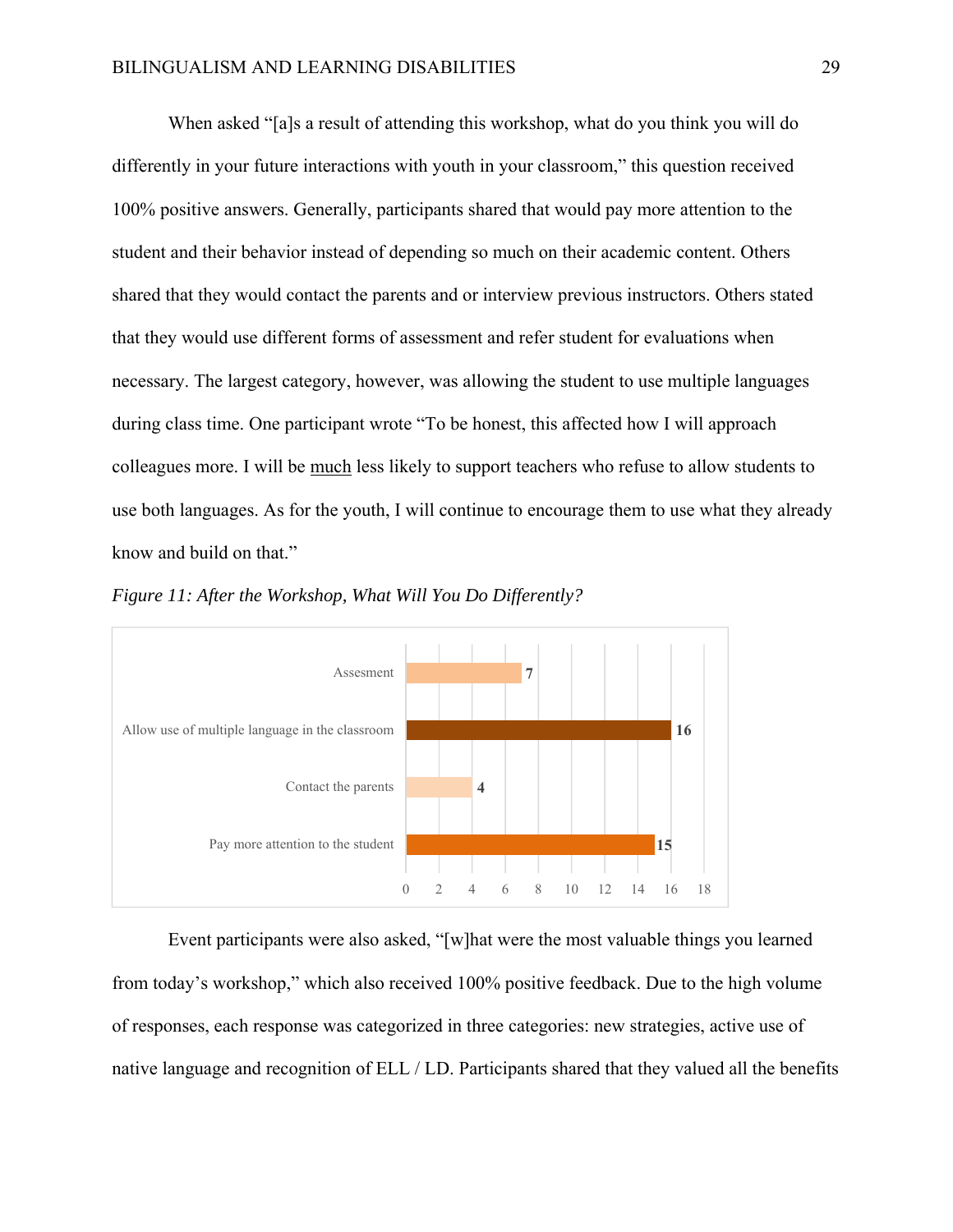of speaking multiple languages, and that they also liked understanding the common indicators of ELL and LDs. Others, such as the undergraduates who are not teaching yet, stated that they appreciated the "new strategies" that were discussed and allowing students to use their native language during tests if they do not know the word in English. A few participants shared that the workshop reinforced what they had thought and will continue using their method of teaching. *Figure 12: What Was the Most Valuable Part of the Workshop?* 



### **Discussion**

 The findings from the evaluation analysis supported the goals of the event and reinforced the review of literature it stemmed from. In the evaluation, I included a question about the procedure/method educators used to determine if a student is ELL or has a learning disability and 19% disclosed that they do not have a method and they usually just use "intuition," which shows the lack of policies (or enforcement of policy) in our educational system. Another 26.2% stated they use the Home Language Survey to determine the primary language at home and then 35.7% refer the student for a language evaluation if the primary language at home is anything other than English – which according to the latest data, is 1 in every 5 homes in the US. The lack of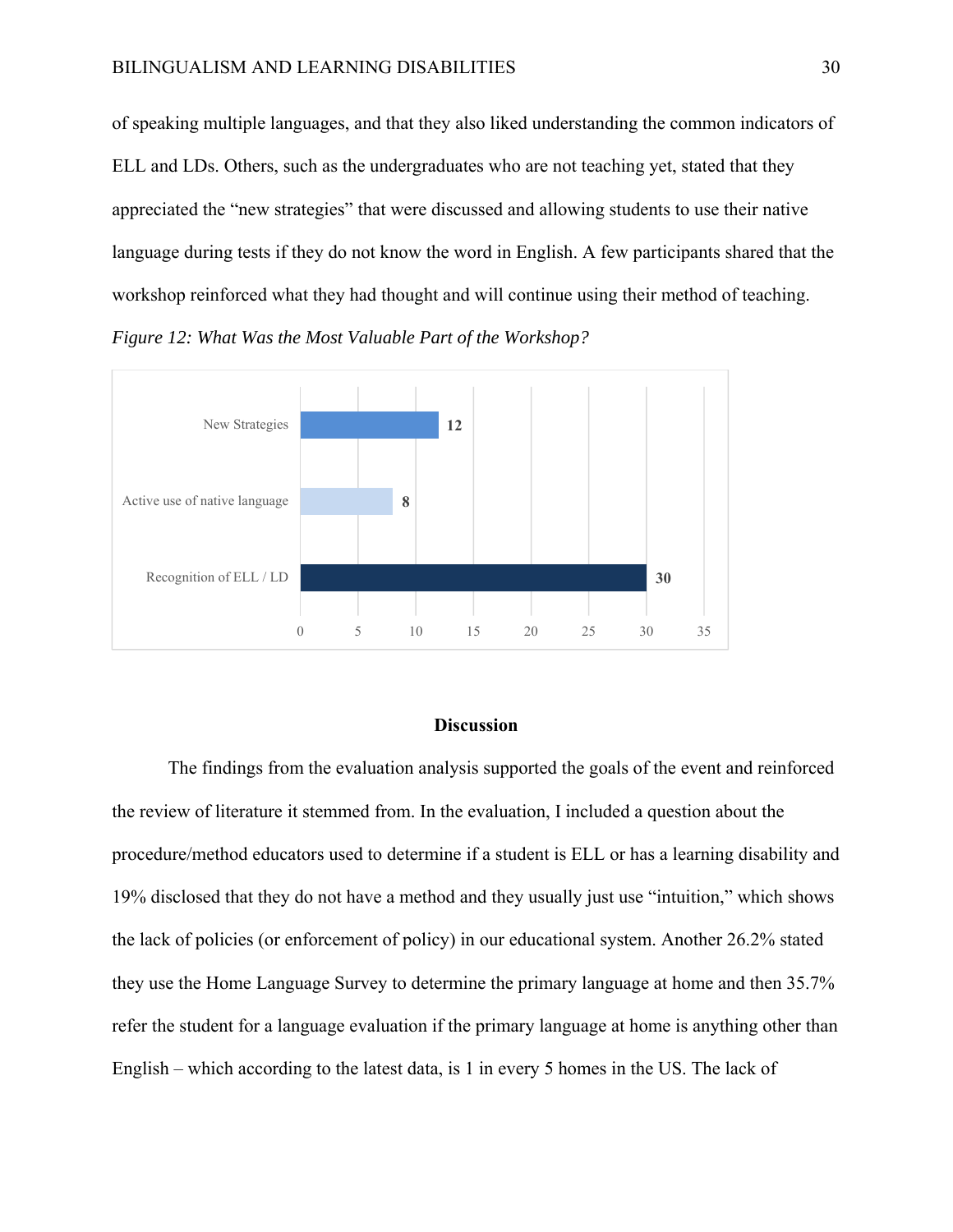consistency across US educational institutions further perpetuates the high numbers of students being misdiagnosed and/or falling through the cracks and not furthering their education.

 About 71% of educators who filled out the workshop evaluation shared that they refer student for an evaluation when they suspect a learning disability. Although that may sound like the proper thing to do only 28.9% of respondents admitted to taking direct action. Most educators do not take the time to speak to the students directly and state their academic concerns with the student or parent/guardian. That in itself causes detachment and has the educators disengaged from the evaluation process if there is an evaluation at all. The school may not have the necessary resources to evaluate the student or may lack some of the components mandated by the IDEA, like evaluating the student in their native language if there is a language barrier. By not following up and/or taking direct action in the evaluation process and communicating with the parents, the educator is detached and often times may not even get the result of the examination and is unaware of the circumstances in which the evaluation was carried out. This is yet another reason why the workshop emphasized the need for communication between the educators, their students, the parents/guardian, and the school evaluation team.

 It is encouraging that attendees plan to do things differently when engaging with their students as a result of the workshop. Fifteen of the 42 responses involved paying more attention to the student, some mentioned focusing on the student and their interactions and less on test results, and yet others shared they would stop assuming and contact the parents and speak to the student. However, the most impactful was letting students use their own native language when needed. During Dr. Aghara's presentation, she stressed that many students often know the answers to the questions they are being asked, however, they may not always know the answer in English. By allowing the use of multiple languages in the classroom, teachers can have a positive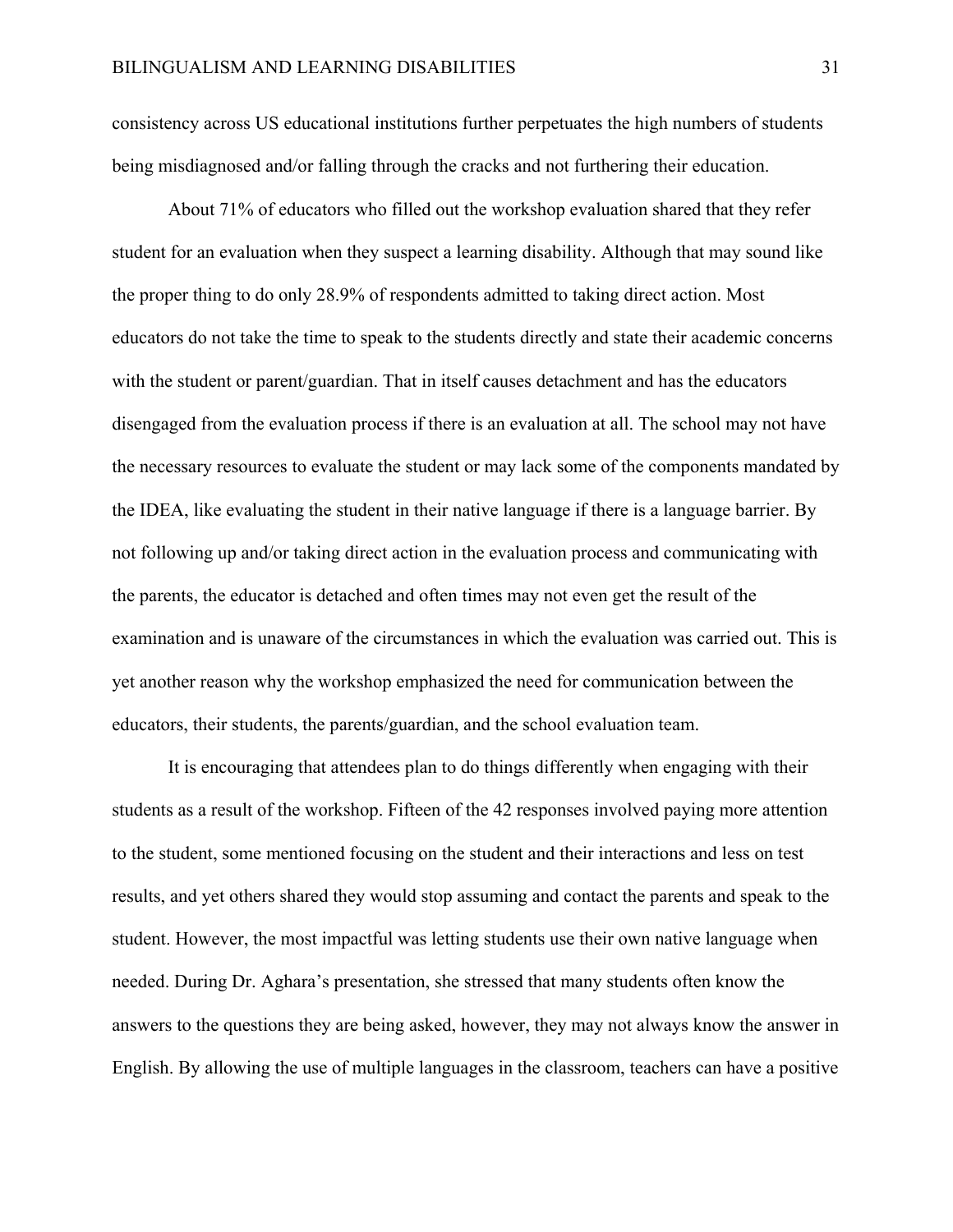effect on students, and it is good to know that educators who attended the workshop also see this value.

 Similarly, another important point milestone was the regarding the policies of ELL and LD in schools. The event attendees came from different schools and different districts, both from public and private schools, and it is remarkable that 94% agreed that the workshop inspired them to learn more about their school's policies (or lack thereof). If we want to see change in the long run, there needs to be more policies, more people lobbying for policies, and more people reporting to the Department of Education when such policies are not being implemented.

 As for the workshop itself, it was well received. Over 94% of attendees agreed that the activity was meaningfully connected to the topic. There can be difficulty to profoundly connect an activity to the topic in a short workshop timeframe so the fact that attendees were able to get as much as possible out of the workshop in such a short amount of time is remarkable. Over 98% also agreed or strongly agreed that Dr. Aghara was well informed and knew what she was talking about. Lastly, when asking participants what the most valuable things were they learned at the workshop, the responses were all positive. People stated that they really liked the LD/ELL indicators, they liked learning about the health benefits of being bilingual/multilingual, and others commented on the new strategies they learned and also as how well the workshop was put together.

#### *Limitations*

 While the workshop was a success, there were limitations in the implementation of the workshop, which were confirmed in the event evaluation. The first limitation was that the content of the workshop was introductory and although I partnered with the Institute for New Teacher Supports, and the biggest age group was "under 25", there were a couple (two) seasoned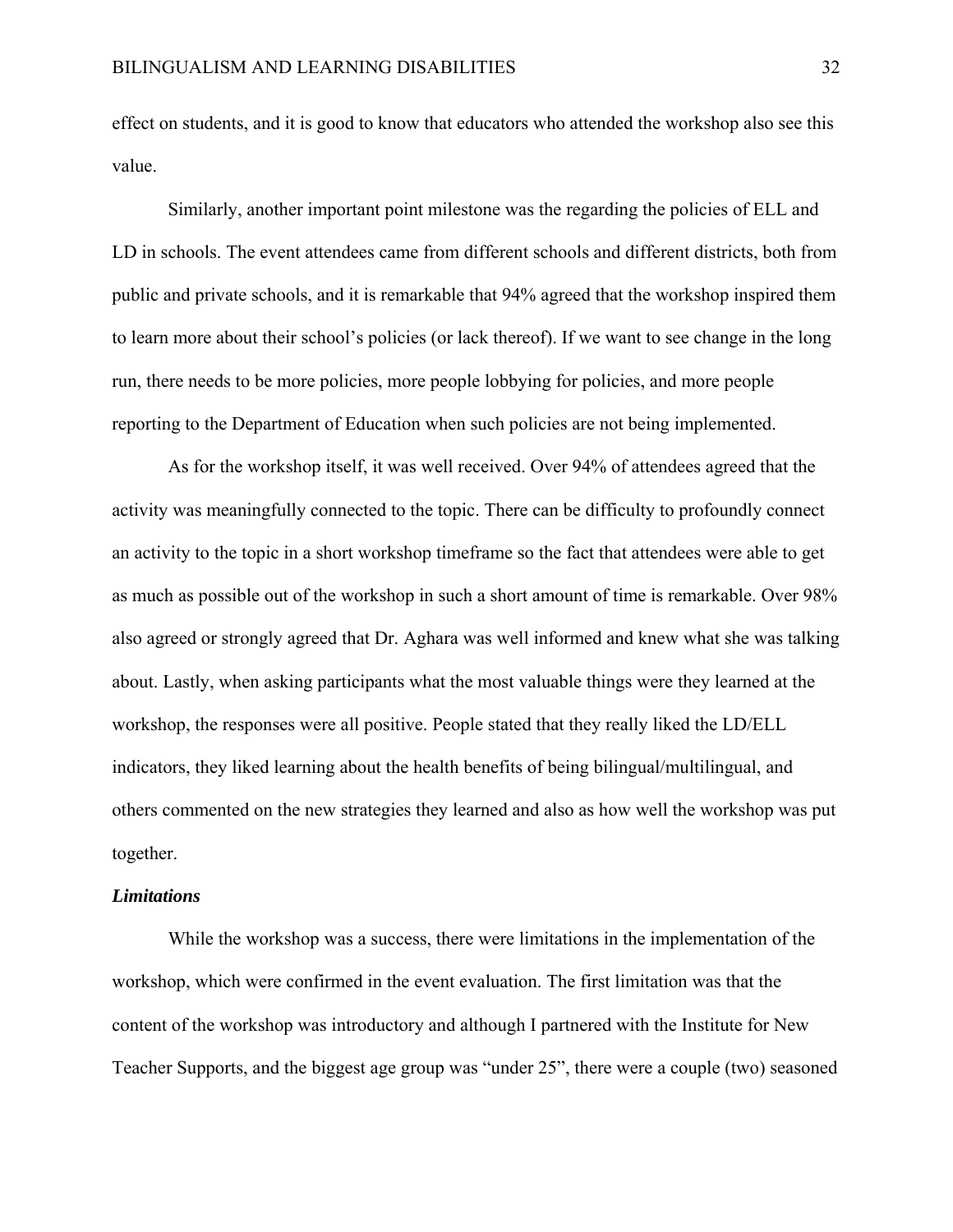teachers who were the outliers in the surveys. When reviewing their responses with some of the statements like "[t]he workshop made me a better informed educator" or "[t]his workshop has inspired me to learn about the ELL/LD policies in my school", their responses were within the "disagree" option. It would be advisable that for the future, participants are informed of the level of intensity of the workshop, so the target audience is reached and only the target audience.

 The second limitation was the time. Although the MINTS events typically only go for two hours, they often do a series of the same topic in order to go more in depth on an issue or topic. Due to the nature of this project, a series was not possible. We had also thought of doing an all-day training at a specific school in Lawrence due to their high population of ELL students however, with Massachusetts Comprehensive Assessment System (MCAS) testing in the state occurring at the same time, this was not possible. Event participants also noted in the evaluations that there was not enough time in the workshop to explore the topic, noting that they liked the group discussion but would have also liked some time for questions and answers for the keynote speaker at the end.

 Lastly, one additional limitation was that we did not anticipate the amount of people that would be interested in this topic and therefore, did not initially have the capacity for the amount of people that were interested. Originally, we intended to host a workshop for 30 to 50 people. The online RSVP form was not capped and in total, we received 75 responses. Additionally, a Merrimack professor who had prior knowledge of the workshop, made it mandatory for their students to attend. At the end, were able to find a new space and accommodate everyone who attended but we did have to implement a waitlist.

 In the future, a workshop like this one should: 1) have a series of workshops so that there is more time; 2) be tiered for different levels of professional, both new and seasoned teachers;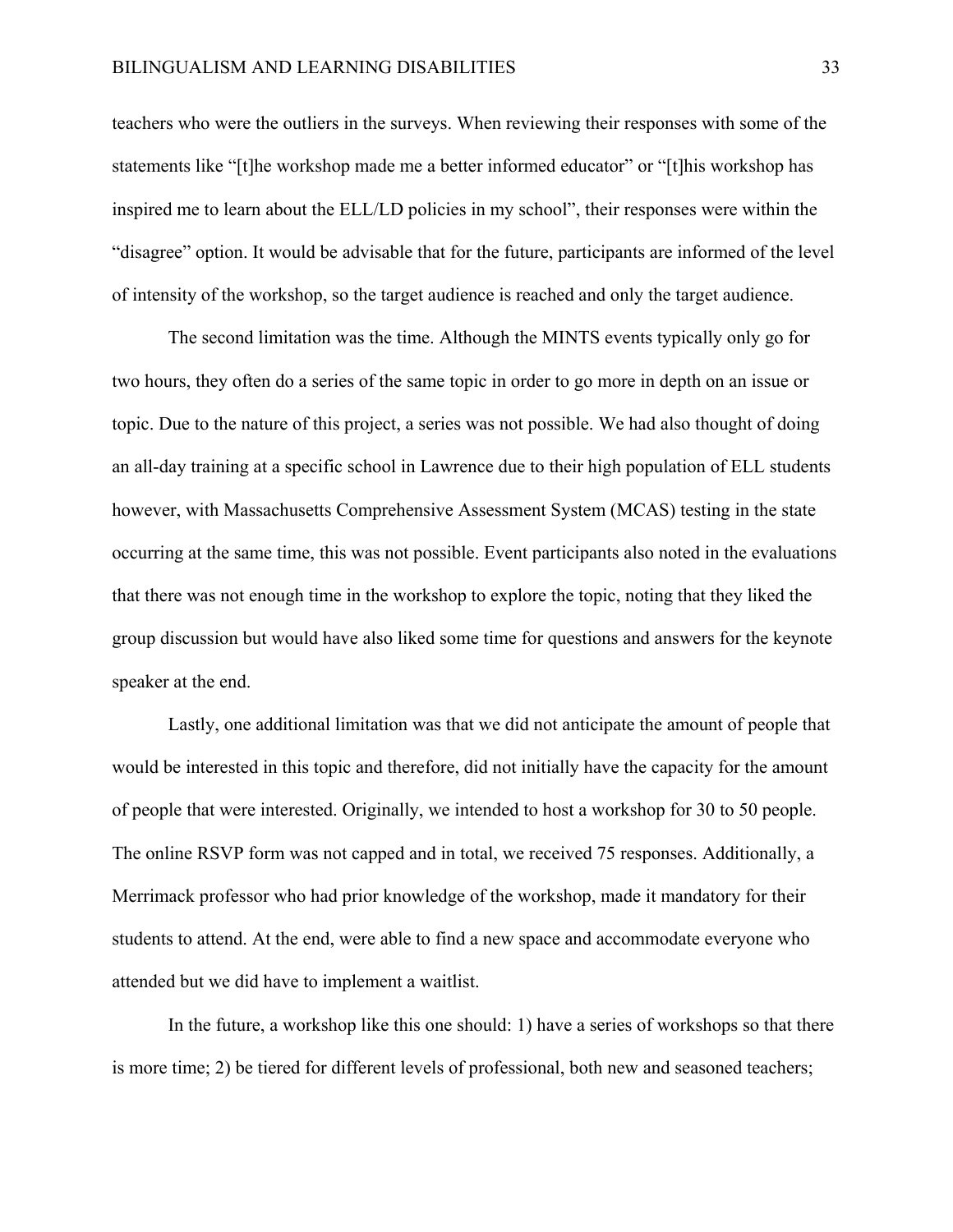and 3) anticipate a larger response, especially as this topic is becoming more and more prevalent in the US public school system.

### *Future Implications*

 The quantitative and qualitative findings indicate that hosting a workshop for educators is a successful pathway for educators to learn more about the differences in learning disabilities and multilingualism, which their students may be struggling with. Furthermore, a workshop like this one can have a bigger effect in the current policies and procedures at the schools where attendees are teaching. For our particular workshop, we had attendees come from a variety of different school districts within the Merrimack Valley region and many of the attendees stated they left with new strategies, which they are likely to share with their peers. Most importantly, attendees were able to get a better picture of what ELL and/or LD's look like and are now better equipped to work with the different populations within their classroom.

 In the future, hosting a workshop like this should include a series of workshops going more in depth so that everyone who attends the workshops can leave learning something new instead of having a refresher (such as the two seasoned educators who came to this workshop). Additionally, the method of participant outreach should be expanded as this project only collaborated with MINTS. Although my partnership with MINTS attracted many educators interested in the topic, the participants were homogenous. Bringing some diversity to the conversation and group discussions would be beneficial, as it would offer a different point of view.

 If having a series of workshops is not a possibility, having a day long symposium would be valuable as the morning half could be concentrated on just ELL and the afternoon part could be concentrated on LD. There could be experts in each field and go over what ELL and LD looks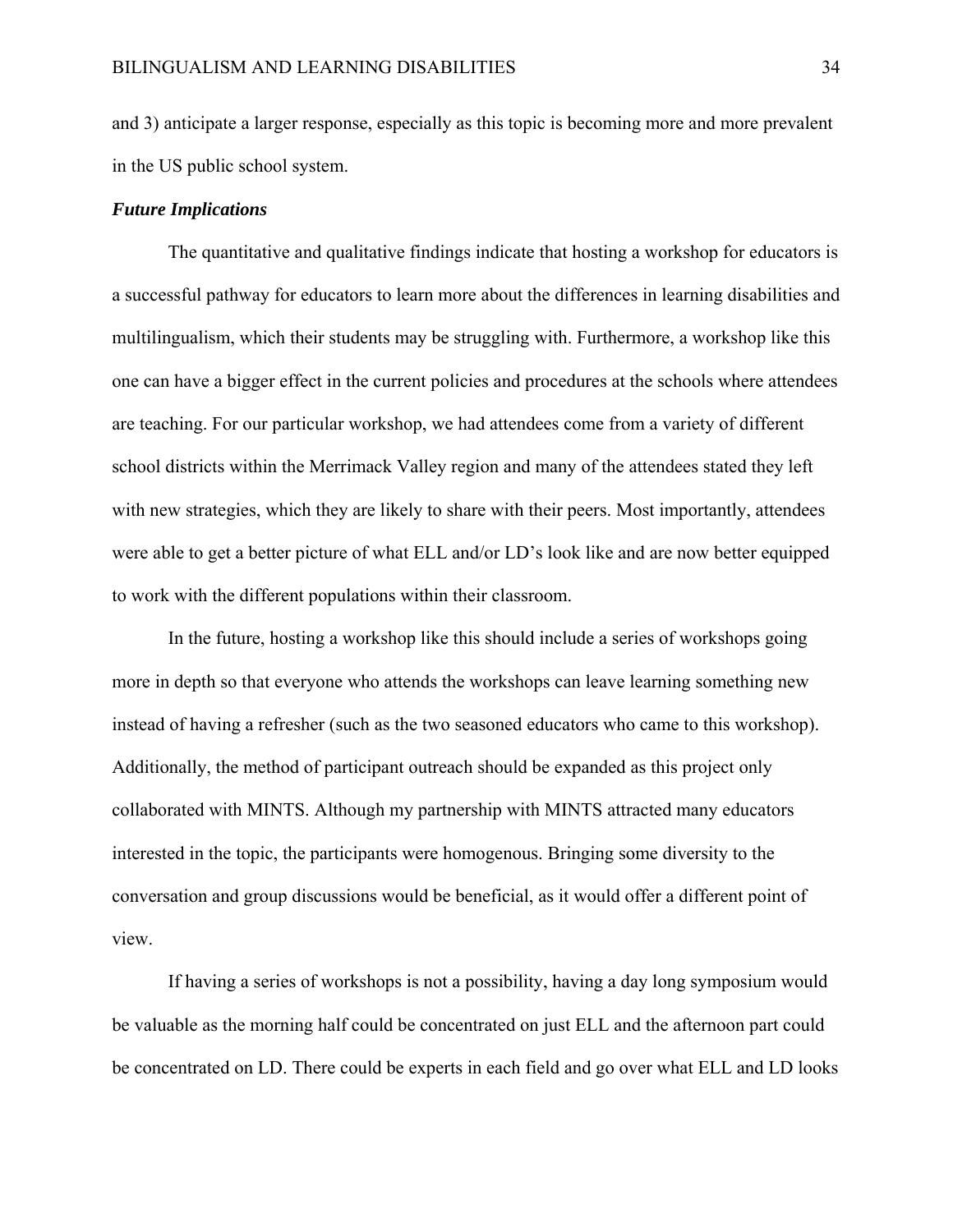like, the services available, the policies in place, and what else could be done. After each info session, there could be a panel to discuss the overlaps of both and how educators can best help their students.

 Finally, yet importantly, a deep look into both state and federal policy would be very beneficial in the future. From my event data, 93.4% of the attendees stated that the workshop inspired them to learn more about their school's ELL/LD policies and many of the attendees were not fully aware of the current federal policies (IDEA). One attendee reported that they were unaware that children who are suspected of having an LD and is identified as ELL should be evaluated in their native language. Therefore, a workshop dedicated to learning about students' rights could create positive educational outcomes for both the students as well as the educators.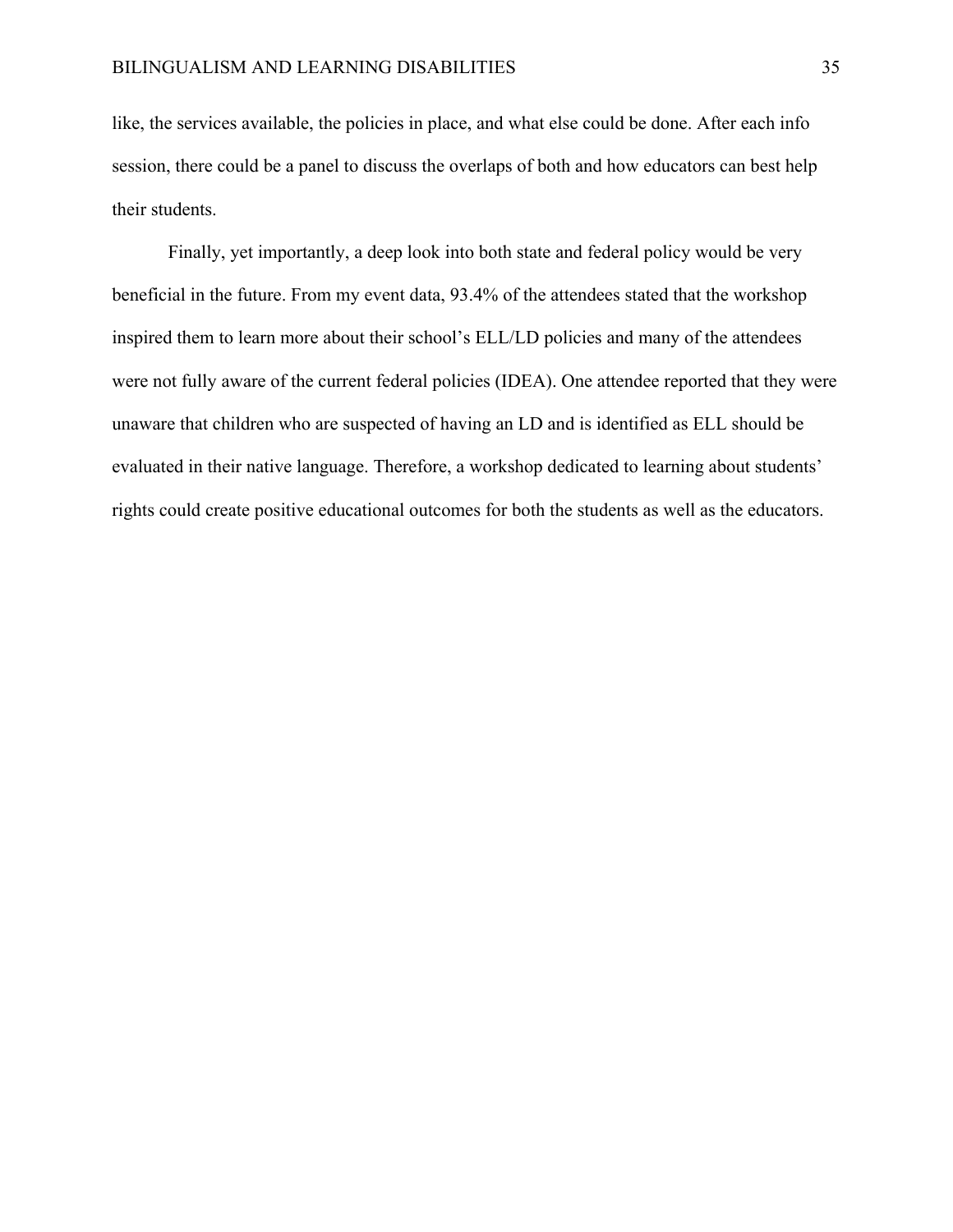### **References**

- American Youth Policy Forum (2009). Moving English language learners to college- and careerreadiness. *Issue Brief, Aug 2009*. Washington, DC: American Youth Policy Forum.
- Artiles, A.J., Rueda, R., Salazar, J.J. & Higareda, I. (2005). Within-group diversity in minority disproportionate representation: English language learners in urban school districts. *Exceptional Children, 71*(3), 283–300. doi.org/10.1177/001440290507100305
- Cortiella, C. & Horowitz, S.H. (2014). The state of learning disabilities: Facts, trends and emerging issues. *National Center for Learning Disabilities*. Retrieved from https://www.ncld.org/wp-content/uploads/2014/11/2014-State-of-LD.pdf
- Gurin, P., Dey, E.L., Hurtado, S. & Gurin, G. (2002). Diversity and higher education: Theory and impact on educational outcomes. *Harvard Educational Review, 72*(3), 330-366.
- Huefner, D.S. (2000). *Getting Comfortable with Special Education Law: A Framework for Working with Children with Disabilities*. Norwood, MA: Christopher-Gordon Publishers, Inc.
- Katsiyannis, A., Yell, M.L. & Bradley, R. (2001). Reflections on the 25th anniversary of the individuals with disabilities education act. *Remedial and Special Education, 22*(6), 324- 334*.* doi.org/10.1177/074193250102200602
- Klingner J.K., Artiles, A.J. & Mendez, B.L. (2006). English language learners who struggle with reading: Language acquisition or learning disabilities? *Journal of Learning Disabilities, 39*, 108-128.
- Lopez, M.H. (2009). Latinos and Education: Explaining the Attainment Gap. Pew *Research Center*. Retrieved July 2018 from http://www.pewhispanic.org/2009/10/07/latinos-andeducation-explaining-the-attainment-gap/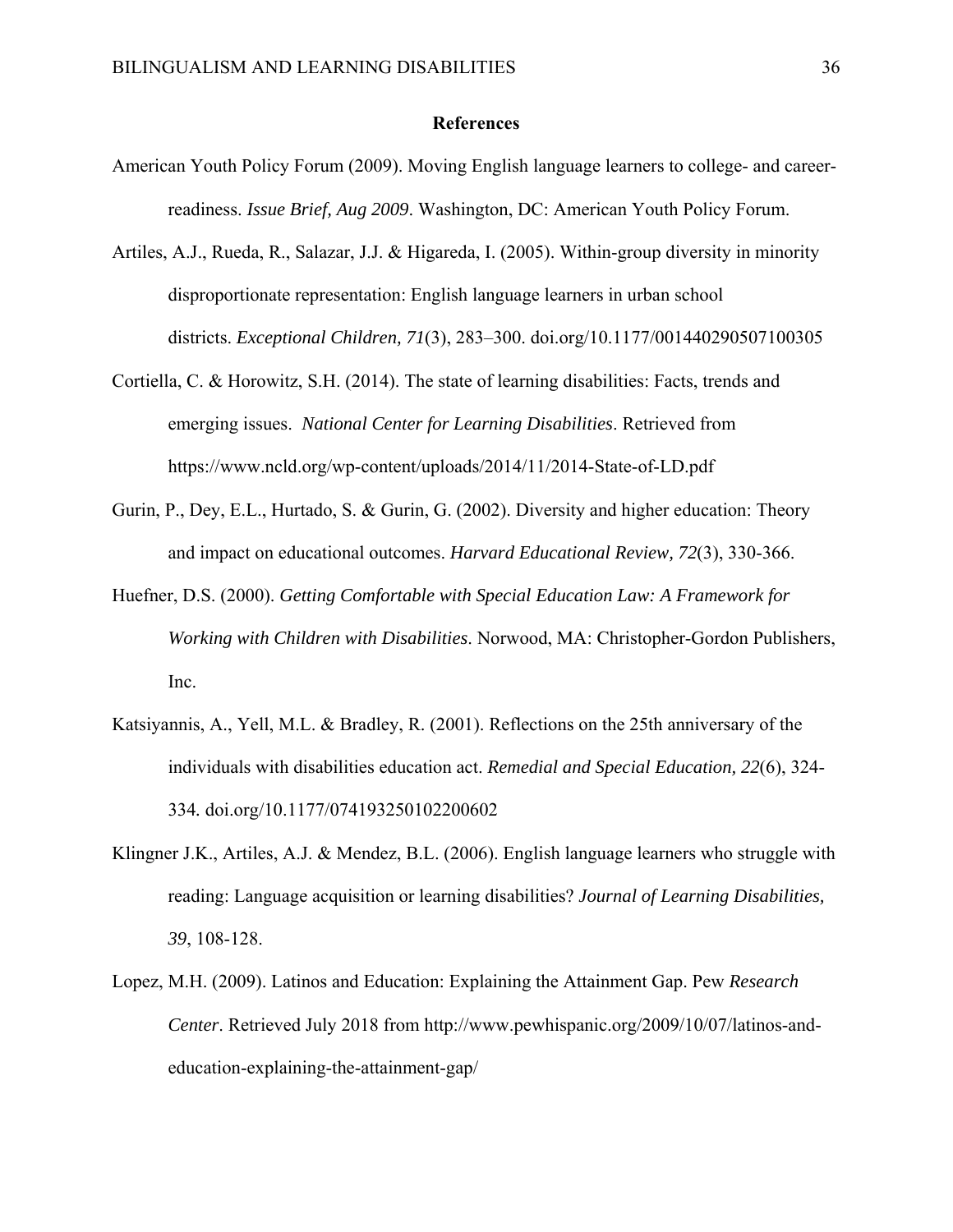Libassi, C.J. (2018). The neglected college race gap: Racial disparities among college completers. *Center for American Progress*. Retrieved July 2018 from https://www.americanprogress.org/issues/educationpostsecondary/reports/2018/05/23/451186/neglected-college-race-gap-racial-disparitiesamong-college-completers/

- MacMillan, D.L. & Siperstein, G.N. (2001). Learning Disabilities as Operationally Defined by Schools. [Paper presented at the Learning Disabilities Summit: Building a Foundation for the Future, August 2001]. Retrieved from http://www.ldaofky.org/LD/LD%20as%20Defined%20by%20Schools.pdf
- Meyen, E. (1989). Let's not confuse test scores with the substance of the discrepancy model. *Journal of Learning Disabilities*, *22*(8), 482–483. doi.org/10.1177/002221948902200805
- Morgenroth, T., Ryan, M. K. & Peters, K. (2015). The Motivational Theory of Role Modeling: How Role Models Influence Role Aspirants' Goals. *Review of General Psychology, 19*, 465-483. doi.org/10.1037/gpr0000059
- National Center for Education Statistics (2018). Children and youth with disabilities. *The Condition of Education Report*. Retrieved November 2018 from https://nces.ed.gov/programs/coe/indicator\_cgg.asp

Office of Special Education Programs (2007). *27th annual (2005) report to Congress on the implementation of the Individuals with Disabilities Education Act* (Vol. 1). Washington, DC: U.S. Department of Education, Office of Special Education Programs, Office of Special Education and Rehabilitative Services. Retrieved from https://www2.ed.gov/about/reports/annual/osep/2005/parts-b-c/index.html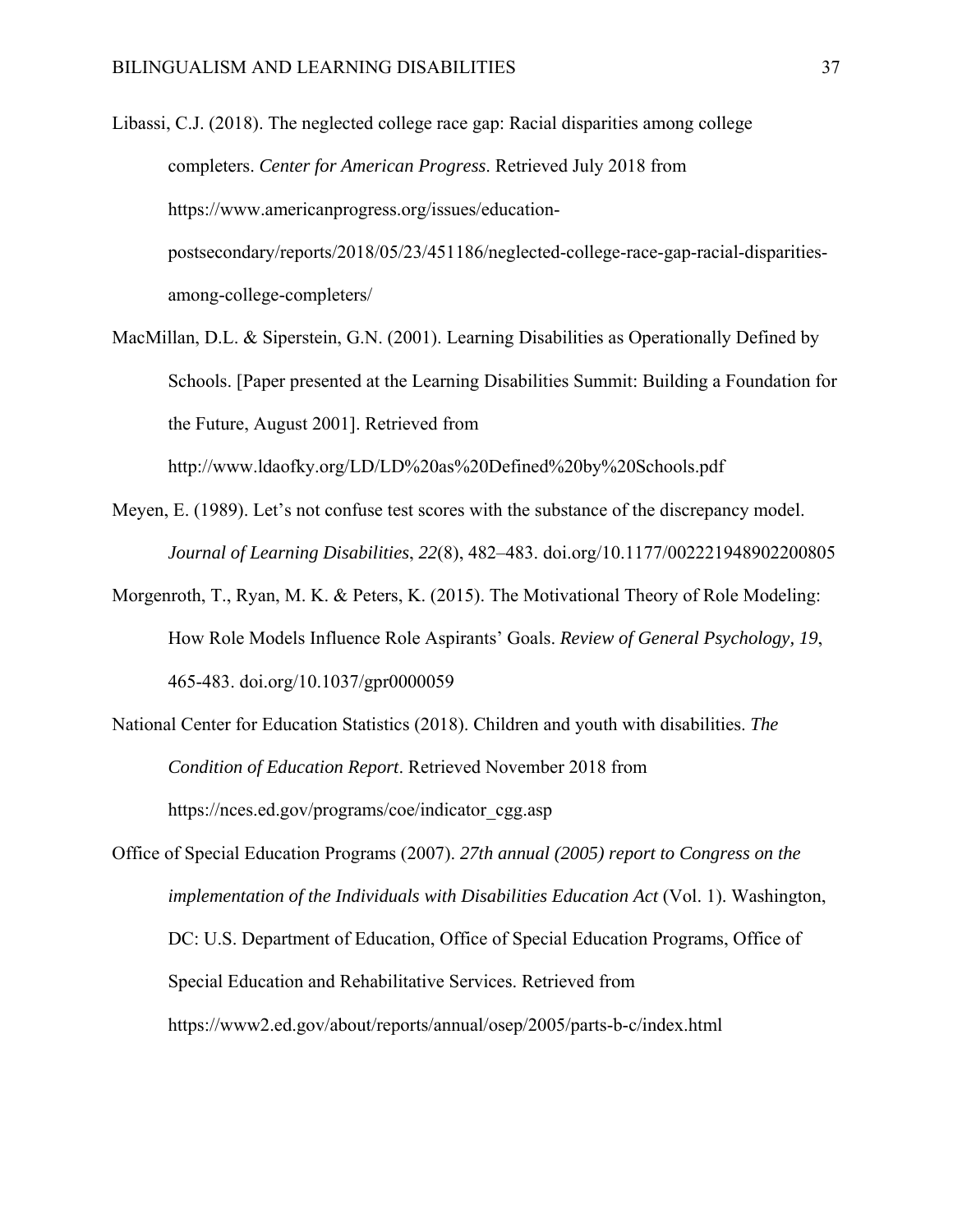- U.S. Department of Education (2007). *History Twenty-five years of progress in educating children with disabilities through IDEA*. Washington, DC: U.S. Department of Education, Office of Special Education Programs, Office of Special Education and Rehabilitative Services. Retrieved from https://www2.ed.gov/policy/speced/leg/idea/history.html
- Pena, L.W. (2000). Differences in the decision to attend college among African Americans, Hispanics, and Whites. *Journal of Higher Education, 71*(2), 117–141. doi.org/10.2307/2649245
- Rueda, R. & Windmueller, M.P. (2006). English language learners, LD, and overrepresentation: A multiple-level analysis. *Journal of Learning Disabilities, 39*(2), 99–107. doi.org/10.1177/00222194060390020801
- Smith, A. & Kozleski, E.B. (2005). Witnessing Brown: Pursuit of an equity agenda in American education. *Remedial and Special Education, 26*(5), 270–280. doi.org/10.1177/07419325050260050201
- Smith, D.G., & Schonfeld, N.B. (2000). The benefits of diversity what research tells us. *About Campus: Enriching the Learning Experience, 5*(5), 16-23. doi.org/10.1177/108648220000500505
- Solomon, R. (1997). Race, Role Modelling, and Representation in Teacher Education and Teaching. *Canadian Journal of Education / Revue Canadienne De L'éducation, 22*(4), 395-410. doi:10.2307/1585791
- U.S. Department of Education (2016). *The State of Racial Diversity in the Educator Workforce*. Washington, DC: Office of Planning, Evaluation and Policy Development. Retrieved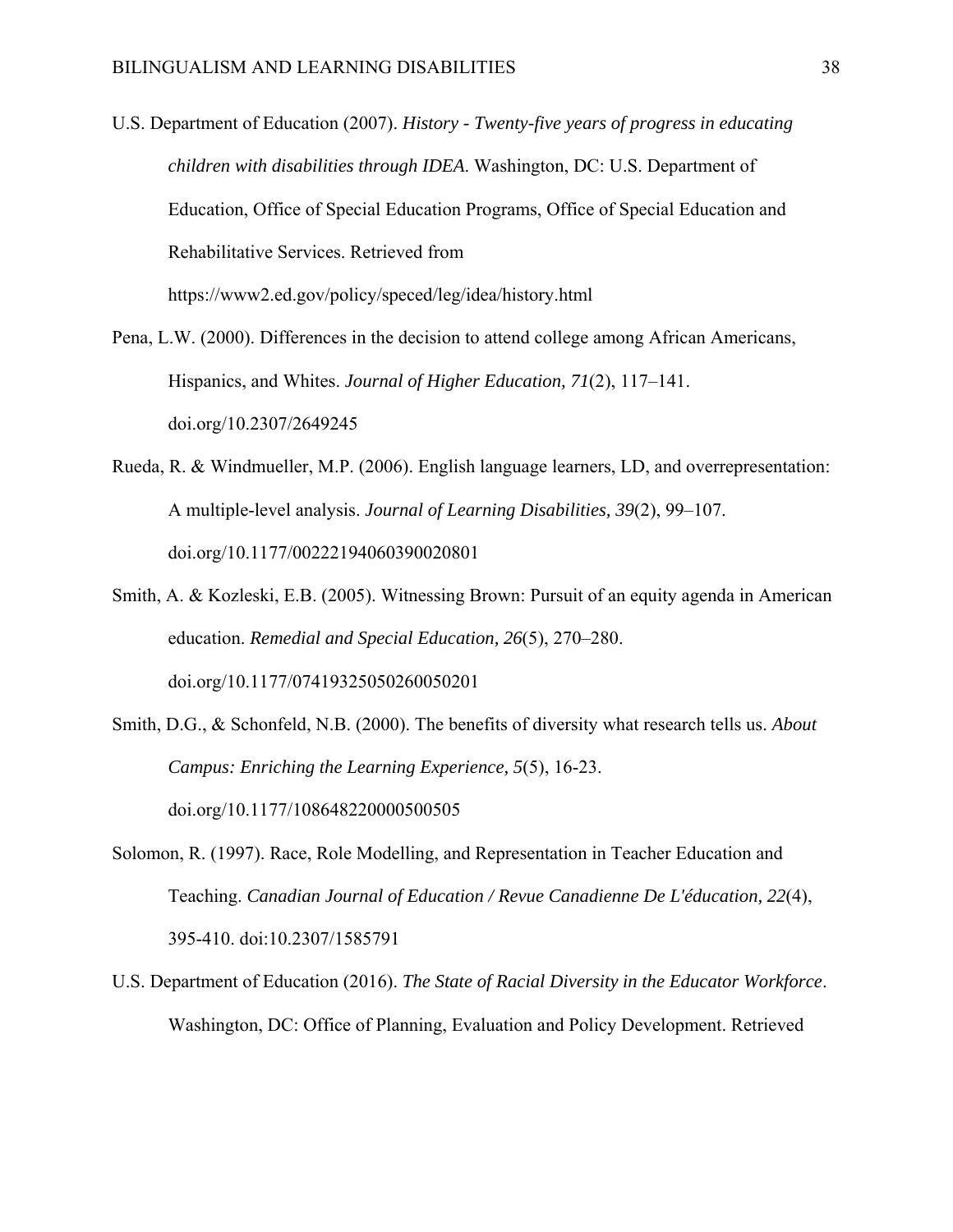from https://www2.ed.gov/rschstat/eval/highered/racial-diversity/state-racial-diversityworkforce.pdf

- Wilkinson, C.Y., Ortiz, A.A., Robertson, P.M. & Kushner, M.I. (2006). English language learners with reading-related LD: Linking data from multiple sources to make eligibility determinations. *Journal of Learning Disabilities, 39*(2), 129–141. doi.org/10.1177/00222194060390020201
- Zhang, D., Katsiyannis, A., Ju, S. & Roberts, E. (2014). Minority representation in special education: 5-year trends. *Journal of Child and Family Studies*, *23*(1), 118-127. doi.org/10.1007/s10826-012-9698-6
- Zong, J., Zong, J. B., Batalova, J., & Hallock, J. (2018, February 8). Frequently Requested Statistics on Immigrants and Immigration in the United States. Retrieved November 14, 2018 from https://www.migrationpolicy.org/article/frequently-requested-statisticsimmigrants-and-immigration-united-states-7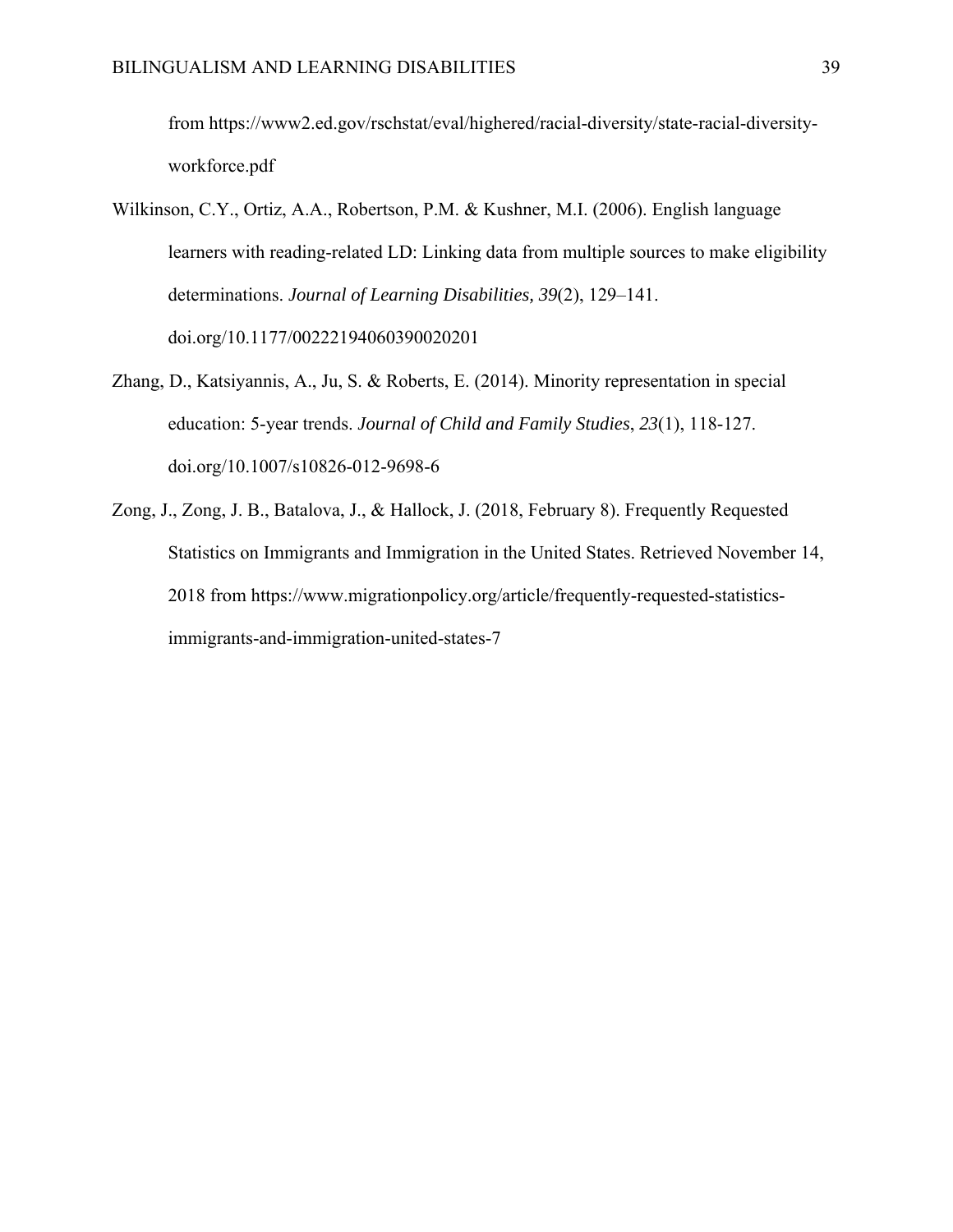# **Appendix A: Event Flyer**

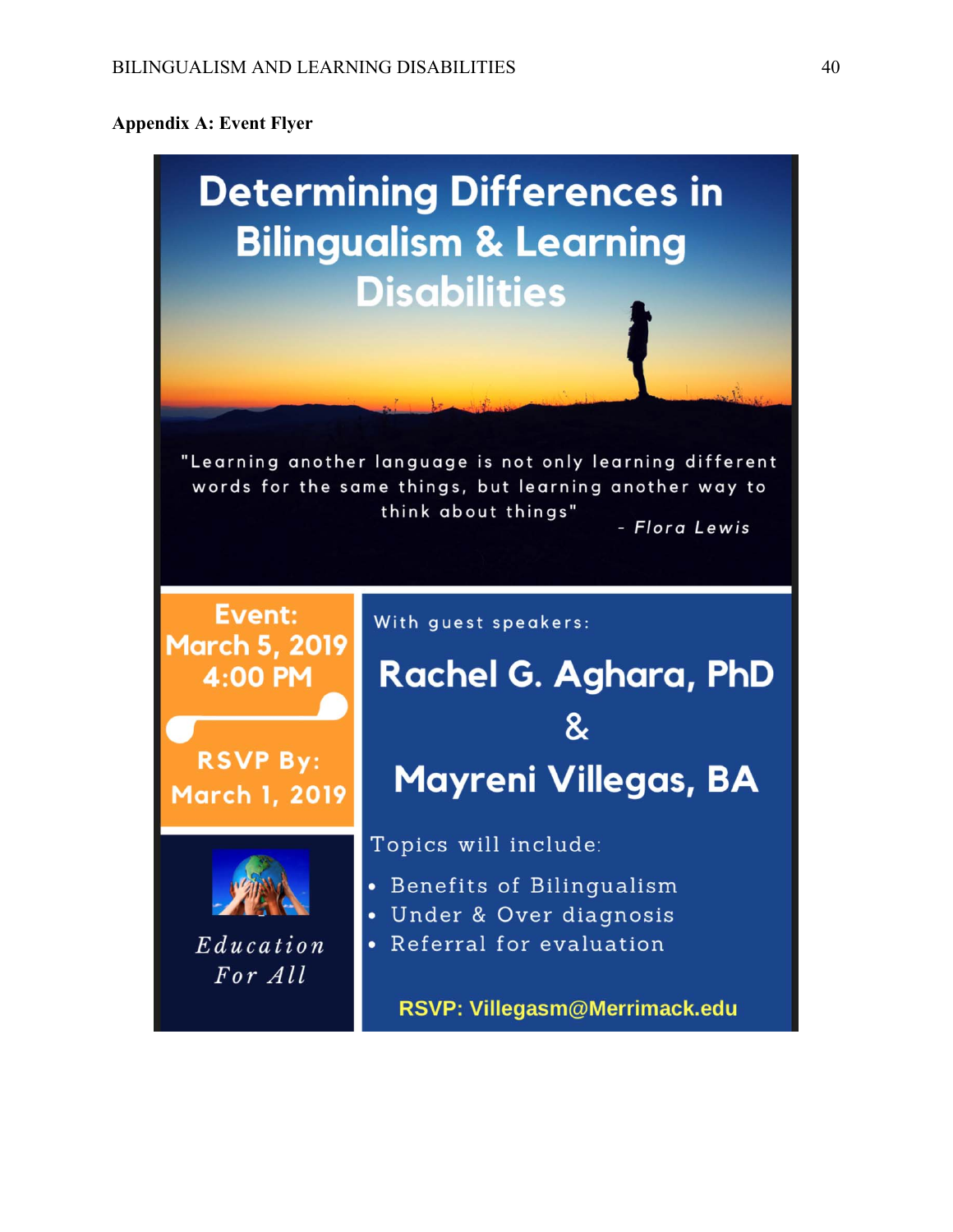# **Appendix B: Event Agenda**

×,

 $\sim$ 



Merrimack Institute for New Teacher Support  $(M.I.N.T.S.)$ 

www.merrimack.edu/mints

Determining Differences in Bilingualism & Learning Disabilities Mayreni Villegas, Workshop Facilitator Rachel Aghara, Keynote Speaker

# Agenda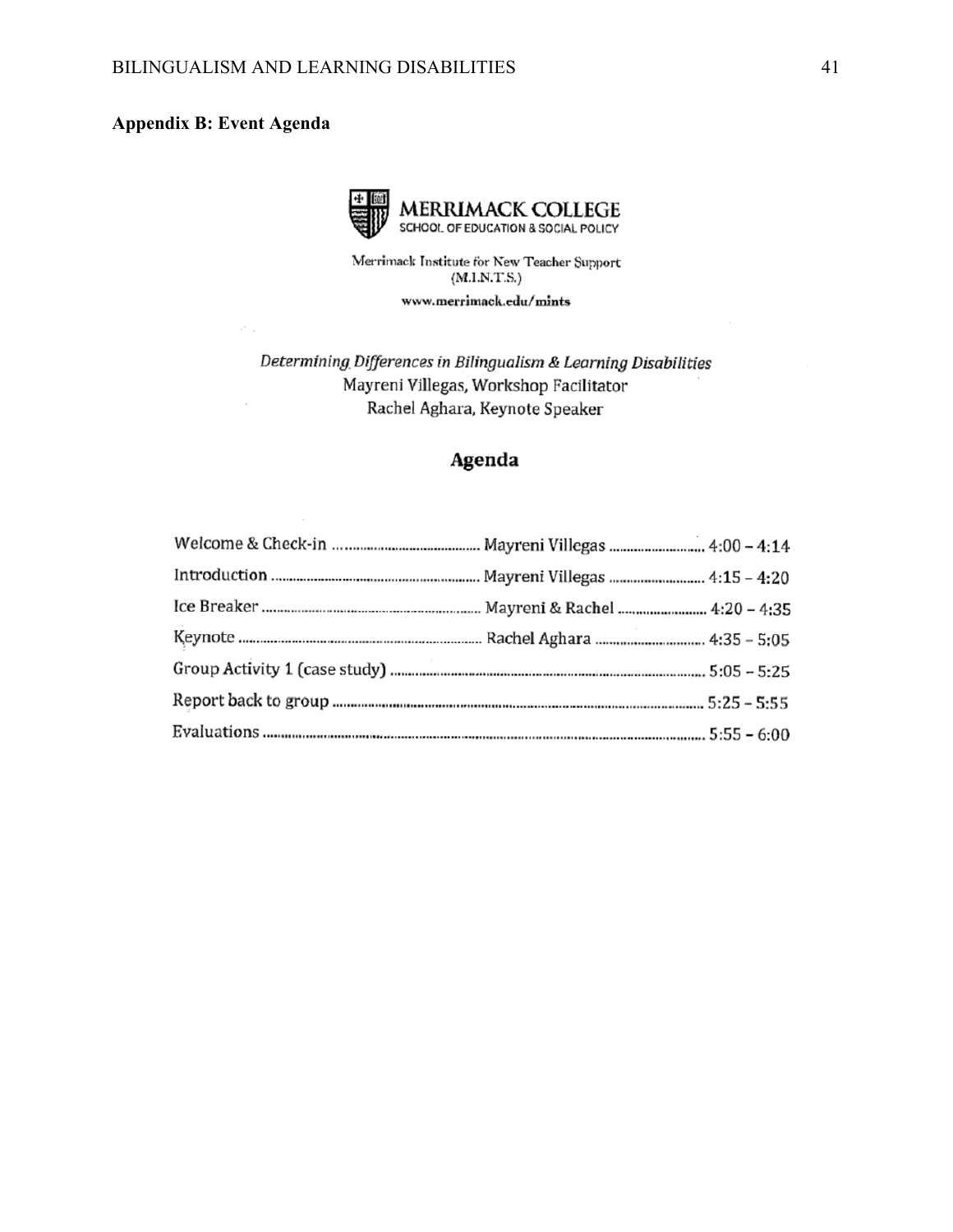# **Appendix C: Event Evaluation Form**

Thank you for participating in the Workshop. This post-event evaluation is being conducted as part of a student research capstone. The purpose of this evaluation is to gain your thoughts and opinions on the workshop. This evaluation should take no more than 5 minutes to complete. Please **DO NOT** write your name on the evaluation and all answers provided will be kept confidential.

|    | Excellent            | 1. Overall, how would you rate this workshop?<br>Good | Fair                                                                                                   | Poor |
|----|----------------------|-------------------------------------------------------|--------------------------------------------------------------------------------------------------------|------|
|    |                      |                                                       | 2. Using your best estimate, what percentage of children are ELL in your classroom?                    | $\%$ |
| 3. | orientation?         |                                                       | When you first started teaching, was there an introduction to ELL and LD as part of your               |      |
|    | Yes                  | N <sub>o</sub>                                        | Unsure                                                                                                 |      |
|    | Yes                  | $\bigcirc$ No                                         | 4. Is there a procedure or protocol now to determine ELL from LD among your students?<br>Unsure        |      |
|    | Yes                  | N <sub>o</sub>                                        | 5. Is there a procedure or protocol now for teaching students who are "newcomers" to the US?<br>Unsure |      |
|    | learning disability? |                                                       | 6. What steps do you currently take when you suspect a student in your classroom has a                 |      |

- 7. Prior to this workshop, did you have a method for determining if a student was ELL or had an LD? If so, what was that method?
- 8. As a result of attending this workshop, what do you think you will do differently in your future interactions with youth in the classroom?

**Please turn over to complete evaluation.** 

 $\mathcal{L}_\mathcal{L} = \mathcal{L}_\mathcal{L} = \mathcal{L}_\mathcal{L} = \mathcal{L}_\mathcal{L} = \mathcal{L}_\mathcal{L} = \mathcal{L}_\mathcal{L} = \mathcal{L}_\mathcal{L} = \mathcal{L}_\mathcal{L} = \mathcal{L}_\mathcal{L} = \mathcal{L}_\mathcal{L} = \mathcal{L}_\mathcal{L} = \mathcal{L}_\mathcal{L} = \mathcal{L}_\mathcal{L} = \mathcal{L}_\mathcal{L} = \mathcal{L}_\mathcal{L} = \mathcal{L}_\mathcal{L} = \mathcal{L}_\mathcal{L}$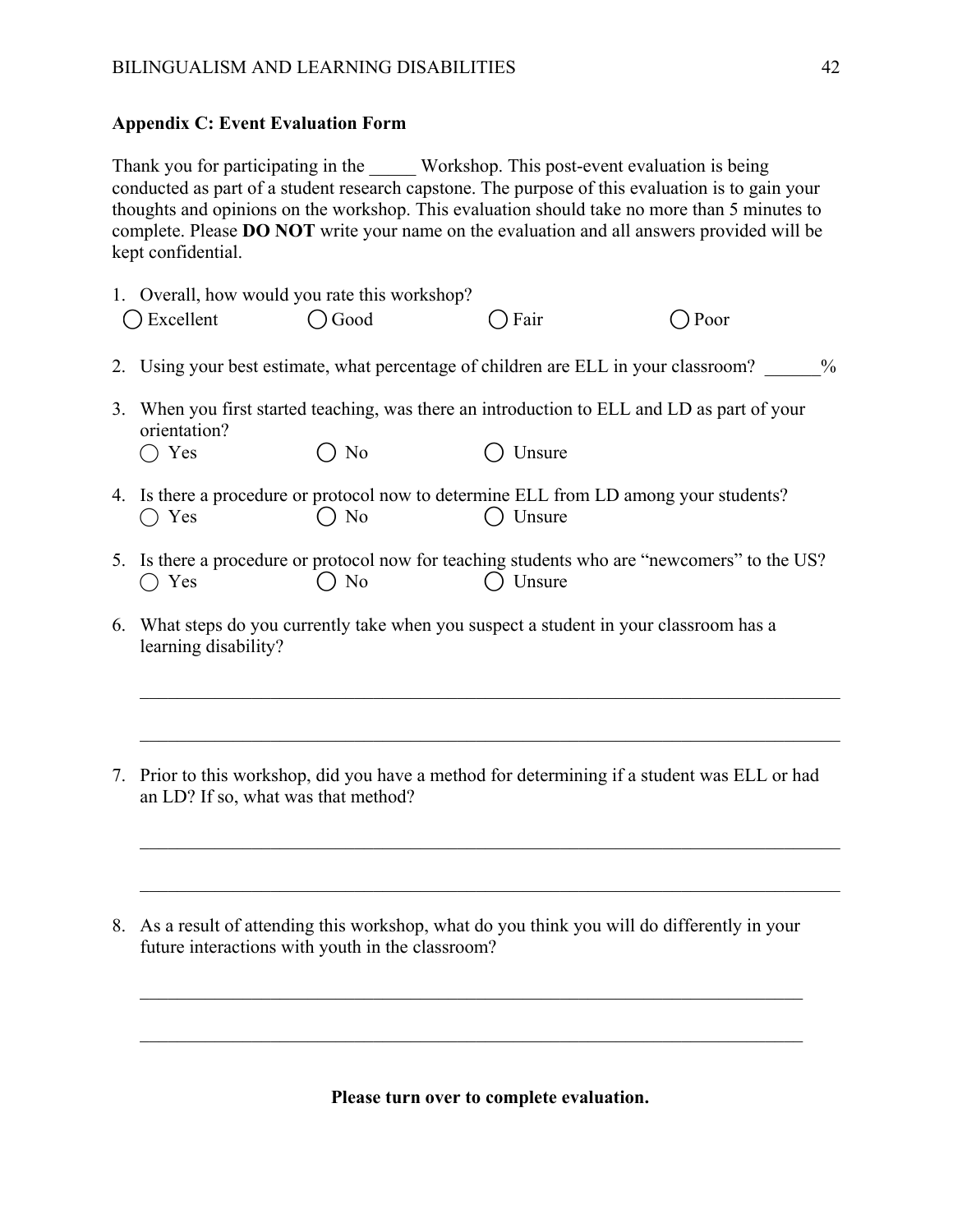|                                                                                           | Strongly<br>Agree | Agree | Disagree | Strongly<br>Disagree |
|-------------------------------------------------------------------------------------------|-------------------|-------|----------|----------------------|
| The goals of this workshop were<br>9.<br>clear to me                                      |                   |       |          |                      |
| 10. The content is relevant to my<br>work / career                                        |                   |       |          |                      |
| 11. The discussions stayed on track<br>with the theme of the workshop                     |                   |       |          |                      |
| 12. The guest speaker was well<br>informed on the topic                                   |                   |       |          |                      |
| 13. The activity was meaningfully<br>connected to the topic                               |                   |       |          |                      |
| 14. The activity made me think more<br>about the ELL / LD issue                           |                   |       |          |                      |
| 15. This workshop has made me<br>better informed as an educator                           |                   |       |          |                      |
| 16. This workshop has inspired me to<br>learn more about my school's<br>ELL / LD policies |                   |       |          |                      |

# *Please respond to the following statements:*

17. What were the most valuable things you learned from today's workshop?

# 18. How could the workshop be improved?

| 19. What is your age?   | 20. What is your race? (Check all that apply)      |
|-------------------------|----------------------------------------------------|
| Under 25                | $\Box$ Caucasian / White                           |
| $25 - 34$               | $\Box$ Hispanic / Latino / Latina / Spanish Origin |
| $35-44$                 | $\Box$ Black / African American                    |
| $\big)$ 45-54           | $\Box$ Asian                                       |
| $) 55 - 64$             | $\Box$ American Indian / Alaskan Native            |
| $\bigcirc$ 65 and older | $\Box$ Middle Eastern / North African              |
|                         | $\Box$ Native Hawaiian / Pacific Islander          |
|                         | $\Box$ Other (not listed)                          |
|                         |                                                    |

\_\_\_\_\_\_\_\_\_\_\_\_\_\_\_\_\_\_\_\_\_\_\_\_\_\_\_\_\_\_\_\_\_\_\_\_\_\_\_\_\_\_\_\_\_\_\_\_\_\_\_\_\_\_\_\_\_\_\_\_\_\_\_\_\_\_\_\_\_\_\_

21. How do you define your gender? (C*heck all that apply*)  $\square$  Male  $\square$  Female  $\square$  Trans / Non-binary  $\square$  Other: